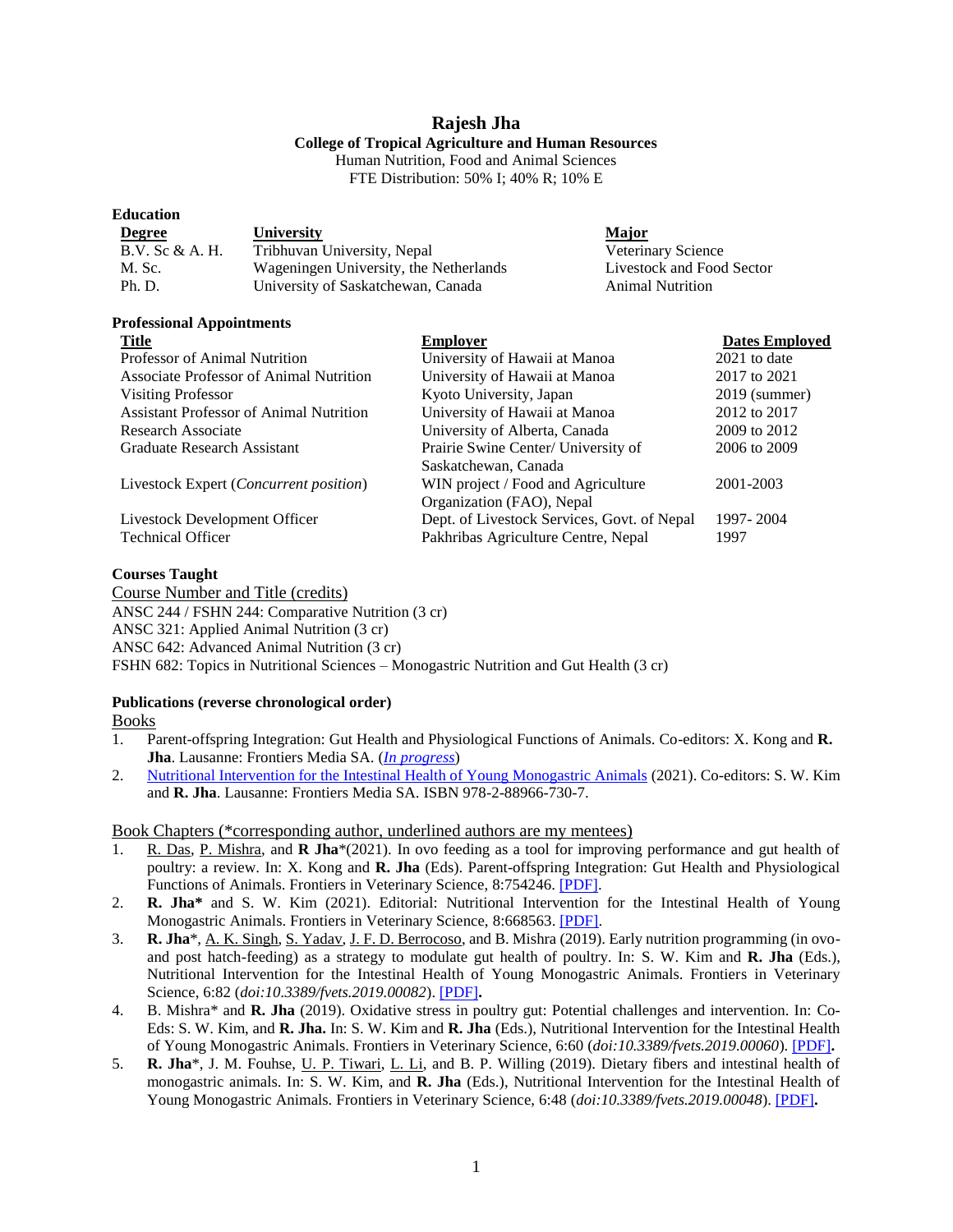6. P. J. Moughan, W. Miner-Williams, and **R. Jha** (2018). Protein digestion- amino acid digestibility. In: P. J. Moughan, and W. Hendriks (Eds.), Feed Evaluation Science. Wageningen Academic Publishers, the Netherlands, pp. 173-217. [\[PDF\].](http://www.wageningenacademic.com/doi/book/10.3920/978-90-8686-854-4)

Conference Proceedings (\*corresponding author, underlined authors are my mentees)

- 1. **R. Jha**\* and U. P. Tiwari (2016). Rapid techniques in feed evaluation: Scope and limitations. **Proceedings of New Zealand Poultry Industry Conference, Vol 13** (Oct 4-5, 2016), Wellington (Editors, M. R. Abdollahi and V. Ravindran). Published by the Monogastric Research Centre, Massey University, Palmerston North, New Zealand. pp. 84-102.
- 2. Y. S. Kim\*, G. Fukumoto, M. Stevenson, M. Thorne, and **R. Jha** (2016). Carcass traits and tenderness of grassfed beef from subtropical pastures in Hawaii. **Proceedings of 17th AAAP Animal Science Congress** (Aug 22- 25, 2016), Fukuoka, Japan. pp. 1525-1529.
- 3. U. P. Tiwari, and **R. Jha\*** (2015). Nutrient profile and in vitro digestibility of fresh and ensiled cassava in swine. **Proceedings of 3rd International Seminar on Animal Industry** (Sept 17-18, 2015), Bogor, Indonesia. pp. 248- 249.
- 4. R. T. Zijlstra\*, and **R. Jha** (2012). Novel swine feeding programs to enhance competitiveness and pork differentiation: Feedstuffs and Carbohydrates. **Advances in Pork Production,** 23:227-232.
- 5. R. T. Zijlstra\*, P. Regmi, L. Wang, and **R. Jha** (2011) In vitro techniques to describe energy digestibility and kinetics of carbohydrate degradation of feedstuffs in pigs. **Computerized Journal of Pig Production**, 18 (3):174-176.
- 6. R. T. Zijlstra\*, M. Swift, L. Wang, P. Regmi, J. H. Helm, and **R. Jha** (2010). Rapid methods for prediction of energy values of feedstuffs for pigs. **Proceedings of Western Nutrition Conference** (Sept 21-23, 2010), Saskatoon, SK, Canada. pp. 235-242.
- 7. **R. Jha\***, B. Pakhrin, and R. P. Thakur (1997). Reproductive problems in pigs in the eastern hills of Nepal. **Proceedings of Second National Workshop on Livestock and Fisheries Research** (Sept 24-25, 1997), Lalitpur, Nepal. pp. 11-17.
- 8. I. P. Dhakal\*, **R. Jha**, and H. B. Basnet (1996). Common diseases of livestock at Pathivara VDC of Sankhuwasava. **Bulletin of Veterinary Science and Animal Husbandry Nepal**, 24:95-99.

Refereed Journal Publications (\*corresponding author, underlined authors are my mentees)

- 1. A. K. Singh, B. Mishra, M. R. Bedford, and **R. Jha**\* (2021). Effects of supplemental xylanase and xylooligosaccharides on production performance and gut health variables of broiler chickens. **Journal of Animal Science and Biotechnology**, 12:98. [\[PDF\]](https://jasbsci.biomedcentral.com/articles/10.1186/s40104-021-00617-8)
- 2. S. Wasti, N. Sah, C. N. Lee, **R. Jha**, and B. Mishra\*. Dietary supplementation of alpha-lipoic acid mitigates the negative effects of heat stress in poultry. **PLOS ONE**, 16(7): e0254936. [\[PDF\]](https://journals.plos.org/plosone/article?id=10.1371/journal.pone.0254936)
- 3. S. H. Lee, Y. B. Kim, D. H. Kim, D. W. Lee, H.G. Lee, **R. Jha**, and K. W. Lee\* (2021). Dietary soluble flaxseed oils as a source of omega-3 polyunsaturated fatty acids for laying hens. **Poultry Science**, 100:101276. [\[PDF\]](https://www.sciencedirect.com/science/article/pii/S0032579121003102)
- 4. Z. Zhang, Y. Wang, Y. Zhang, K. Chen, H. Chang, C. Ma, S. Jiang, D. Huo, W. Liu, **R. Jha**, and J. Zhang\* (2021). Synergistic effects of the jackfruit seed sourced resistant starch and *Bifidobacterium pseudolongum* subsp. *globosum* on suppression of hyperlipidemia in mice. **Foods**, 10:1431. [\[PDF\]](https://www.mdpi.com/2304-8158/10/6/1431)
- 5. S. Yadav, K. D. Caliboso, J. E. Nanquil, J. Zhang, H. Kae, K. Neupane, B. Mishra, and **R. Jha**\* (2021). Cecal microbiome profile of Hawaiian feral chickens and pasture-raised broiler (commercial) chickens determined using 16S rRNA amplicon sequencing. **Poultry Science**, 100:101181. [\[PDF\]](https://www.sciencedirect.com/science/article/pii/S0032579121002157)
- 6. A. K. Singh, R. K. Mandal, M. R. Bedford, and **R. Jha**\* (2021). Xylanase improves growth performance, enhances cecal short chain fatty acids production, and increases the relative abundance of fiber fermenting cecal microbiota in broilers. **Animal Feed Science and Technology**, 277:114956. [\[PDF\]](https://www.sciencedirect.com/science/article/abs/pii/S0377840121001425)
- 7. N. Sah, D. L. Keuhu, V. Khadka, Y. Deng, **R. Jha**, S. Wasti, and B. Mishra\* (2021). RNA sequencing-based analysis of the magnum tissues revealed the novel genes and biological pathways involved in the egg-white formation in the laying hen. **BMC Genomics**, 22:318. [\[PDF\]](https://bmcgenomics.biomedcentral.com/articles/10.1186/s12864-021-07634-x)
- 8. **R. Jha**\* and P. Mishra (2021). Dietary fiber in poultry nutrition and their effects on nutrient utilization, performance, gut health, and on the environment: A review. **Journal of Animal Science and Biotechnology**, 12:51. [\[PDF\]](https://jasbsci.biomedcentral.com/articles/10.1186/s40104-021-00576-0)
- 9. Y. Zhao, B. Balasubramanian, Y. Guo, S. J. Qiu, and **R. Jha**\*, and W. C. Liu\* (2021). Dietary *Enteromorpha* polysaccharides supplementation improves breast muscle rate and is associated with modification of mRNA transcriptome in broiler chickens. **Frontiers in Veterinary Science**, 8:663988. [\[PDF\]](https://www.frontiersin.org/articles/10.3389/fvets.2021.663988/full)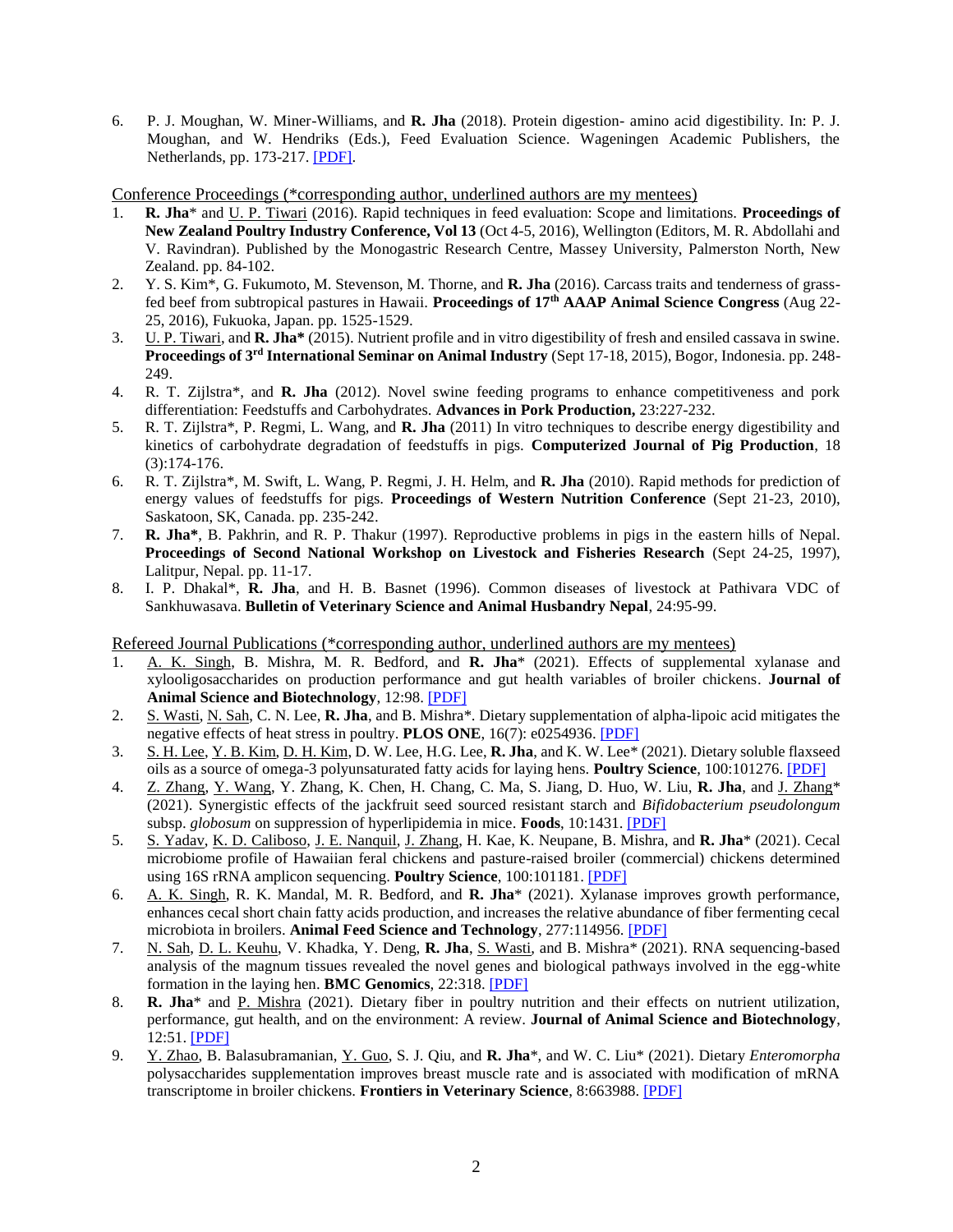- 10. F. X. G. Jaramillo, D. H. Kim, S. H. Lee, S. K. Kwon, **R. Jha**, and K. W. Lee\* (2021). Role of oregano and Citrus species-based essential oil preparation for the control of coccidiosis in broiler chickens. **Journal of Animal Science and Biotechnology**, 12:47. [\[PDF\]](https://jasbsci.biomedcentral.com/articles/10.1186/s40104-021-00569-z)
- 11. S. Wasti, N. Sah, A. K. Singh, C. N. Lee, **R. Jha**, and B. Mishra\* (2021). Dietary supplementation of dried plum: a novel strategy to mitigate heat stress in broiler chickens. **Journal of Animal Science and Biotechnology**, 12:58. [\[PDF\]](https://jasbsci.biomedcentral.com/articles/10.1186/s40104-021-00571-5)
- 12. S. Yadav and **R. Jha\*** (2021). Macadamia nut cake as an alternative feedstuff for broilers: Effect on the growth performance. **Animal Feed Science and Technology**, 275:114873. [\[PDF\]](https://www.sciencedirect.com/science/article/abs/pii/S0377840121000596)
- 13. A. R. Ganesan, B. Balasubramanian, S. Park, **R. Jha**, I. Andretta, A. G. Bakare, and I. H. Kim\* (2021). Ochratoxin A: Carry-over from animal feed into livestock and the mitigation strategies. **Animal nutrition**, 7:56- 63. [\[PDF\]](https://www.sciencedirect.com/science/article/pii/S2405654520301384)
- 14. J. S. Odani\*, E. M. Sox, W. Coleman, **R. Jha**, and R. Malik (2021). First documented cases of canine neuroangiostrongyliasis due to *Angiostrongylus cantonensis* in Hawaii. **Journal of the American Animal Hospital Association**, 57(1):42-46. [\[PDF\]](https://meridian.allenpress.com/jaaha/article-abstract/57/1/42/448989/First-Documented-Cases-of-Canine?redirectedFrom=fulltext)
- 15. D. H. Kim, H. Sadakane, Y. Nishikiori, M. Matsumura, M. Ikeda, Z. Diao, **R. Jha**, M. Murakami, T. Matsui, and M. Funaba\* (2020). Factors affecting expression and transcription of uncoupling protein 2 gene. **The Journal of Veterinary Medical Science,** 82(12):1734-1741[. \[PDF\]](https://www.jstage.jst.go.jp/article/jvms/82/12/82_20-0444/_article/-char/en)
- 16. W. C. Liu, Y. Guo, Z. H. Zhao, and **R. Jha**\*, and B. Balasubramanian\* (2020)**.** Algae-derived polysaccharides promotes growth performance by improving antioxidant capacity and intestinal barrier function in broiler chickens. **Frontiers in Veterinary Science**, 7:601336[. \[PDF\]](https://doi.org/10.3389/fvets.2020.601336)
- 17. **R. Jha**\*, R. Das, S. Oak, and P. Mishra (2020). Probiotics (Direct-fed microbials) in poultry nutrition and their effects on nutrient utilization, growth and laying performance, and gut health: A systematic review. **Animals**, 10(10):1863. [\[PDF\]](https://www.mdpi.com/2076-2615/10/10/1863)
- 18. J. Zhang, K. Cai, R. Mishra, and **R. Jha**\* (2020). In ovo supplementation of chitooligosaccharide and chlorella polysaccharide affect cecal microbial community, metabolic pathways, and fermentation metabolites in broiler chickens. **Poultry Science**, 99:4476-4785. [\[PDF\]](https://www.sciencedirect.com/science/article/pii/S0032579120304442)
- 19. H. T. Nhan\*, T. Q. Nhu, P. M. Duc, L. H. Jung, H. Ako, and **R. Jha** (2020). Effects of dietary arachidonic acid on final maturation, spawning, and composition of gonad of black sea urchin *Diadema setosum* (Leske, 1778). **Aquaculture Nutrition**, 26:1771–1779[. \[PDF\]](https://onlinelibrary.wiley.com/doi/abs/10.1111/anu.13127)
- 20. U. P. Tiwari, S. A. Fleming, M. S. A. Rasheed, **R. Jha**, and R. N. Dilger\* (2020). The role of oligosaccharides and polysaccharides of xylan and mannan in gut health of monogastric animals. **Journal of Nutritional Science**, 9 (e21):1-9. [\[PDF\]](https://www.cambridge.org/core/journals/journal-of-nutritional-science/article/role-of-oligosaccharides-and-polysaccharides-of-xylan-and-mannan-in-gut-health-of-monogastric-animals/C34C77F8710718A5455DA009E2BDBC8E)
- 21. S. Wasti, N. Sah, D. L. Kuehu, Y. S. Kim, **R. Jha**, and B. Mishra\* (2020). Expression of follistatin is associated with egg formation in the oviduct of laying hens. Animal Science Journal, e13396:1-8. [\[PDF\]](https://onlinelibrary.wiley.com/doi/10.1111/asj.13396)
- 22. C. Li, Z. Niu, M. Zou, S. Liu, M. Wang, X. Gu, H. Lu, H. Tian\*, and **R. Jha**\* (2020). Probiotics, prebiotics, and synbiotics regulate the intestinal microbiota differentially and restore the relative abundance of specific gut microorganisms. **Journal of Dairy Science**, 103:5816–5829. [\[PDF\]](https://www.journalofdairyscience.org/article/S0022-0302(20)30371-4/pdf)
- 23. P. Adhikari\*, A. Kiess, R. Adhikari, and **R. Jha** (2020). Nutritional strategies to control avian coccidiosis and necrotic enteritis: A focus on intestinal health. The Journal of Applied Poultry Research, 29:515-534. [\[PDF\]](https://www.sciencedirect.com/science/article/pii/S105661711932241X)
- 24. A. Needham, **R. Jha**, and N. K. Lincoln\* (2020). The Response of Breadfruit Nutrition to Local Climate and Soil: A Review. **Journal of Food Composition and Analysis**, 88:103451. [\[PDF\]](https://www.sciencedirect.com/science/article/pii/S0889157519309664)
- 25. J. L. Yanez, T. A. Woyengo, **R. Jha**, T. A. T. G. van Kempen, and R. T. Zijlstra (2019). Nutrient digestibility of soybean products in grower-finisher pigs. **Journal of Animal Science,** 97 (11)**:**4598-4607. [\[PDF\]](https://academic.oup.com/jas/article/doi/10.1093/jas/skz290/5559401/)
- 26. B. J. Kerr, P. E. Urriola, **R. Jha**, J. Thomson, S. M. Curry, and G. C. Shurson (2019). Amino acid composition and digestible amino acid content in animal protein by-product meals fed to growing pigs. **Journal of Animal Science,** 97 (11)**:**4540-4547. [\[PDF\]](https://academic.oup.com/jas/article/doi/10.1093/jas/skz294/5581980/)
- 27. A. K. Singh, U. P. Tiwari, Y. Dersjant-Li, A. Awati, and **R. Jha\*** (2019). Effect of a combination of xylanase, amylase, and protease and probiotics on major nutrients including amino acids and non-starch polysaccharides utilization in broilers fed different level of fibers. **Poultry Science,** 98:5571-5581. [\[PDF\]](https://academic.oup.com/ps/advance-article/doi/10.3382/ps/pez310/5518975)
- 28. S. Yadav, B. Mishra, and **R. Jha**\* (2019). Cassava (*Manihot esculenta*) root chips inclusion in broiler chicken diets: effects on growth performance, ileal histomorphology and cecal volatile fatty acid production. **Poultry Science,** 98:4008-4015. [\[PDF\]](https://academic.oup.com/ps/advance-article-abstract/doi/10.3382/ps/pez143/5426420?redirectedFrom=fulltext)
- 29. J. Yang, **R. Jha**, W. L. Zhang and I. H. Kim\* (2019). Effects of chitooligosaccharide supplementation on egg production, egg quality and blood profiles in laying hens. **Indian Journal of Animal Research,** 53:1199-1204*.* [\[PDF\]](https://arccjournals.com/uploads/Final-attachment-published-B-881.pdf)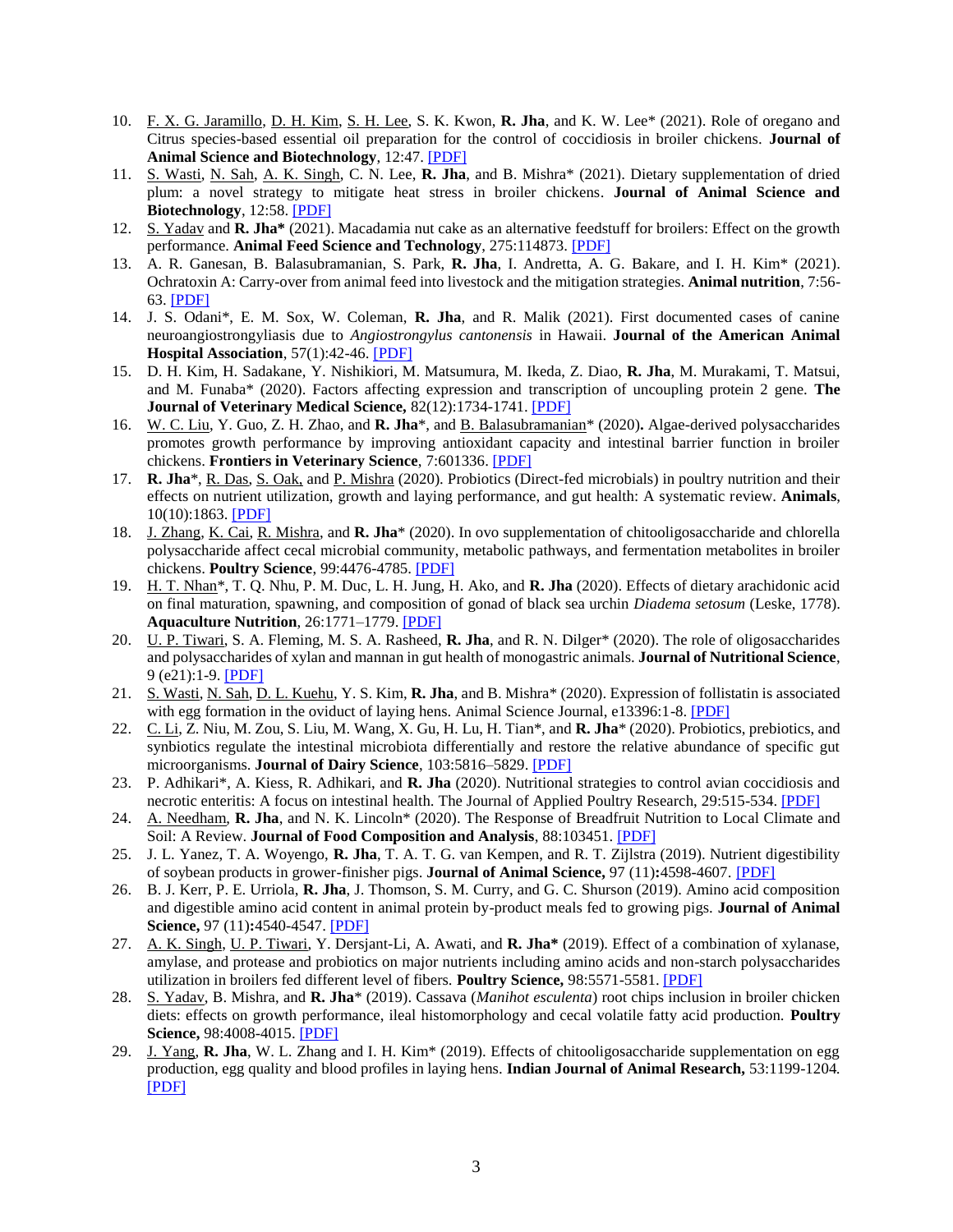- 30. U. P. Tiwari, A. K. Singh, and **R. Jha**\* (2019). Fermentation characteristics of resistant starch, arabinoxylan and β-glucan and their effects on the gut microbial ecology of pigs: A review. **Animal Nutrition,** 5:217-226. [\[PDF\]](https://www.sciencedirect.com/science/article/pii/S240565451830249X)
- 31. S. Oak, and **R. Jha\*** (2018). The effects of probiotics in lactose intolerance: A systematic review. **Critical Reviews in Food Science and Nutrition,** 59(11):1675-1683[. \[PDF\]](https://www.tandfonline.com/doi/abs/10.1080/10408398.2018.1425977?journalCode=bfsn20)
- 32. **R. Jha** and R. Zijlstra\* (2019). Physico-chemical properties of purified starch affect their *in vitro* fermentation characteristics and are linked to in vivo fermentation characteristics in pigs. **Animal Feed Science and Technology,** 253:74-80. [\[PDF\]](https://www.sciencedirect.com/science/article/pii/S0377840118305819)
- 33. H. T. Nhan\*, L. H. Jung, T. T. Thanh Hien, and **R. Jha**. Effects of different dietaries natural carotenoid sources on skin coloration of false clownfish (*Amphiprion ocellaris* Cuvier, 1830). **Aquaculture Nutrition,** 25:662-668. [\[PDF\]](https://onlinelibrary.wiley.com/doi/abs/10.1111/anu.12887)
- 34. S. Yadav, and **R. Jha**\* (2019). Strategies to modulate the intestinal microbiota and their effects on nutrient utilization, performance, and health of poultry. **Journal of Animal Science and Biotechnology**, 10:2. [\[PDF\]](https://jasbsci.biomedcentral.com/track/pdf/10.1186/s40104-018-0310-9)
- 35. Y. Liu, **R. Jha**, and H. H. Stein\* (2018). Nutritional composition, concentration of gross energy, and in vitro digestibility of dry matter in 46 sources of bakery meals. **Journal of Animal Science**, 96(11):4685-4692. [\[PDF\]](https://academic.oup.com/jas/advance-article/doi/10.1093/jas/sky310/5061270)
- 36. N. Sah, D. L. Keuhu, V. Khadka, Y. Deng, K. Peplowska, **R. Jha**, and B. Mishra\* (2018). RNA sequencingbased analysis of the laying hen uterus revealed the novel genes and biological pathways involved in the eggshell biomineralization. **Nature- Scientific Reports**, 8:16853[. \[PDF\]](https://doi.org/10.1038/s41598-018-35203-y)
- 37. U. P. Tiwari, H. Chen, S. W. Kim, and **R. Jha\*** (2018). Supplemental effect of xylanase and mannanase on nutrient digestibility and gut health of nursery pigs studied using both *in vivo* and *in vitro* model. **Animal Feed Science and Technology**, 245:77-90. [\[PDF\]](https://doi.org/10.1016/j.anifeedsci.2018.07.002)
- 38. A. Mau, J. P. Bingham, F. Soller, and **R. Jha**\* (2018). Maturation, spawning, and larval development of yellowfoot limpet (*Cellana sandwicensis* Pease, 1861) in aquaculture. **Invertebrate Reproduction and Development**, 62(4):239-247. [\[PDF\]](https://www.tandfonline.com/doi/full/10.1080/07924259.2018.1505670)
- 39. A. Mau and **R. Jha**\* (2018). Aquaculture of two commercially important molluscs (Abalone and Limpet): existing knowledge and future prospects. **Reviews in Aquaculture**, 10(3):611-625. [\[PDF\]](http://onlinelibrary.wiley.com/doi/10.1111/raq.12190/abstract)
- 40. A. M. Haygood and **R. Jha\*** (2018). Strategies to modulate the intestinal microbiota of Tilapia (*Oreochromis sp*.) in aquaculture: A review. **Reviews in Aquaculture**, 10:320-333. [\[PDF\]](http://onlinelibrary.wiley.com/doi/10.1111/raq.12162/abstract)
- 41. **R. Jha**, and R. T. Zijlstra\* (2018). Physico-chemical properties of purified fiber affect their in vitro fermentation characteristics and are linked to in vivo characteristics in pigs. **Canadian Journal of Animal Science,** 98:394- 398[. \[PDF\]](http://www.nrcresearchpress.com/doi/10.1139/CJAS-2017-0140)
- 42. K. J. McDermid\*, **R. Jha**, M. R. Rice, and G. H. Balazs (2018). Of turtles and trees: Nutritional analysis of tree heliotrope (*Heliotropium foertherianum*) leaves consumed by green turtles (*Chelonia mydas*) in Hawaii. **Micronesica,** 2:1-11. [\[PDF\]](https://gms.ctahr.hawaii.edu/gs/handler/getmedia.ashx?moid=29622&dt=3&g=12)
- 43. A. Mau and **R. Jha\*** (2018). Effects of dietary protein to energy ratio on growth performance of yellowfoot limpet (*Cellana sandwicensis* Pease, 1861). **Aquaculture Reports,** 10:17-22. [\[PDF\]](https://gms.ctahr.hawaii.edu/gs/handler/getmedia.ashx?moid=29604&dt=3&g=12)
- 44. J. D. Berrocoso, S. Yadav, and **R. Jha\*** (2017). Nitrogen corrected apparent metabolizable energy of macadamia nut cake for broiler chickens. **Animal Feed Science and Technology**, 234:65-71. **[\[PDF\]](http://www.sciencedirect.com/science/article/pii/S0377840117306880)**
- 45. U. P. Tiwari and **R. Jha**\* (2017). Nutrients, amino acid, fatty acid and non-starch polysaccharide profile and in vitro digestibility of macadamia nut cake in swine. **Animal Science Journal**, 88(8):1093-1099. [\[PDF\]](http://onlinelibrary.wiley.com/doi/10.1111/asj.12750/abstract)
- 46. A. K. Singh, J. D. Berrocoso, Y. Dersjant-Li, A. Awati, and **R. Jha\*** (2017). Effect of a combination of xylanase, amylase and protease on growth performance of broilers fed low and high fiber diets. **Animal Feed Science and Technology**, 232:16-20. [\[PDF\]](http://www.sciencedirect.com/science/article/pii/S0377840117304935)
- 47. B. J. Kerr\*, **R. Jha**, P. E. Urriola, and G. C. Shurson (2017). Nutrient composition, digestible and metabolizable energy content, and prediction of energy for animal protein by-products in finishing pig diets. **Journal of Animal Science**, 95:2614-2626. [\[PDF\]](https://academic.oup.com/jas/article-abstract/95/6/2614/4702558)
- 48. J. D. Berrocoso, R. Kida, A. K. Singh, Y. S. Kim, and **R. Jha**\* (2017). Effect of *in ovo* injection of raffinose on growth performance and gut health parameters of broiler chicken. **Poultry Science**, 96:1573-1580[. \[PDF\]](https://academic.oup.com/ps/article-abstract/doi/10.3382/ps/pew430/2632656/Effect-of-in-ovo-injection-of-raffinose-on-growth)
- 49. U. P. Tiwari and **R. Jha**\* (2016). Nutrient profile and digestibility of tubers and agro-industrial coproducts determined using an in vitro model of swine. **Animal Nutrition**, 2:357-360[. \[PDF\]](https://gms.ctahr.hawaii.edu/gs/handler/getmedia.ashx?moid=3784&dt=3&g=12)
- 50. B. Turano, U. P. Tiwari, and **R. Jha\*** (2016). Growth and nutritional evaluation of napier grass hybrids as forage for ruminants. **Tropical Grasslands**, 4(3):168-178[. \[PDF\]](https://gms.ctahr.hawaii.edu/gs/handler/getmedia.ashx?moid=3787&dt=3&g=12)
- 51. K. C. Surendra, R. Olivier, J. K. Tomberlin, **R. Jha**, and S. K. Khanal\* (2016). Insect-based biorefinery: A novel approach to produce biofuel and animal feed with concurrent organic waste remediation. **Renewable Energy,** 98: 197-202. [\[PDF\]](http://www.sciencedirect.com/science/article/pii/S0960148116302063)
- 52. T. A. Woyengo, **R. Jha**, E. Beltranena, and R. T. Zijlstra**\*** (2016). In vitro digestion and fermentation characteristics of canola co-products simulate their digestion in the pig intestine. **Animal**, 10:911-918[. \[PDF\]](https://gms.ctahr.hawaii.edu/gs/handler/getmedia.ashx?moid=3786&dt=3&g=12)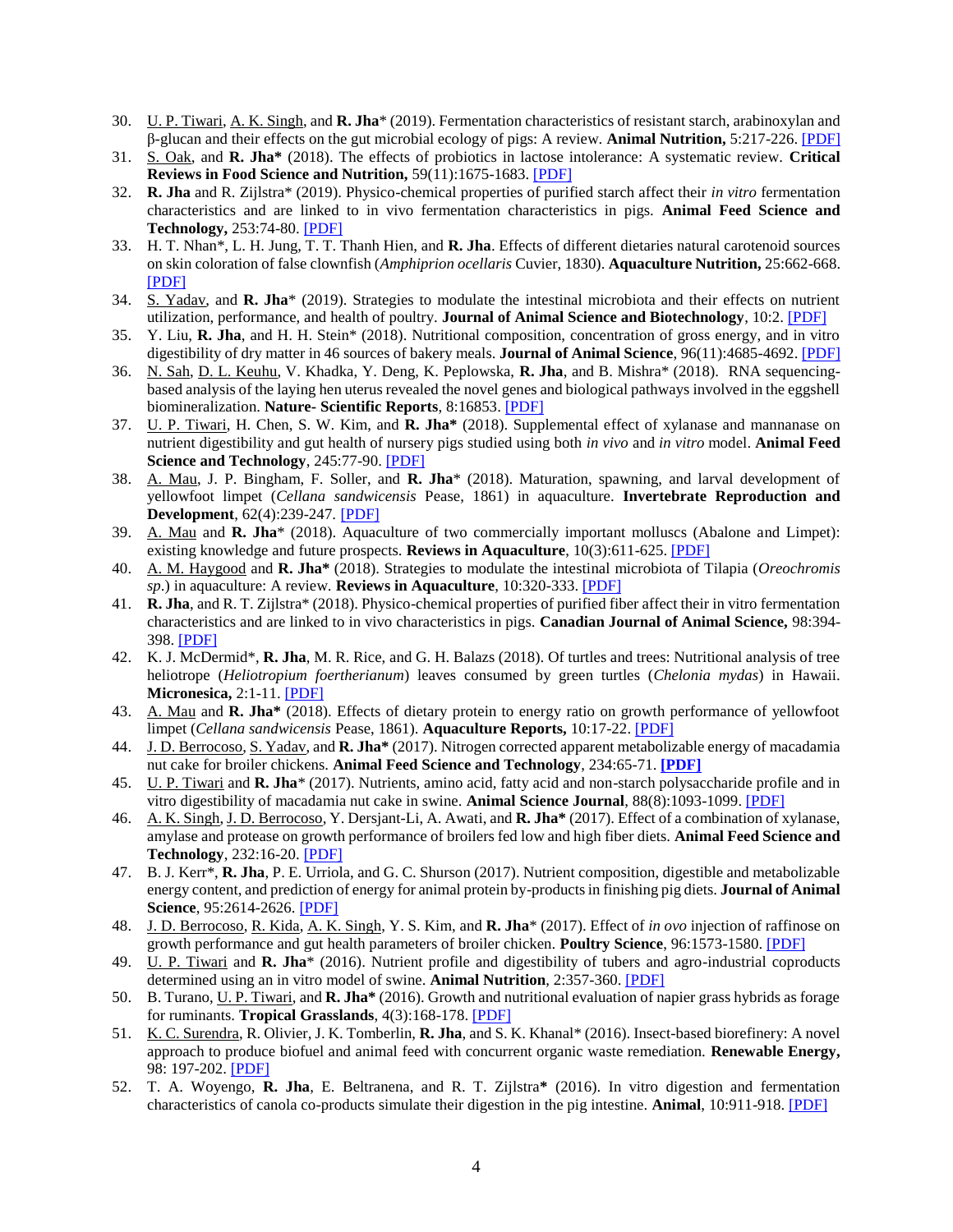- 53. **R. Jha\*** and J. D. Berrocoso (2016). Dietary fiber and protein fermentation in the intestine of swine and their interactive effects on gut health and on the environment: A review. **Animal Feed Science and Technology**, 212:18-26. **(All time most downloaded paper of the Journal AFST)** [\[PDF\]](https://ac.els-cdn.com/S0377840115300766/1-s2.0-S0377840115300766-main.pdf?_tid=0fac900b-20a7-4363-877e-d604092d4a73&acdnat=1533400691_685f18d5ea17682ecaa310158fead6a5)
- 54. **R. Jha\*** and J. D. Berrocoso (2015). Review: Dietary fiber utilization and its effects on physiological functions and gut health of swine. **Animal**, 9:1441-1452. [\[PDF\]](https://www.cambridge.org/core/services/aop-cambridge-core/content/view/31B43A28B8224E779E4116233416C8AF/S1751731115000919a.pdf/review_dietary_fiber_utilization_and_its_effects_on_physiological_functions_and_gut_health_of_swine.pdf)
- 55. **R. Jha,** T. A. Woyengo, J. Li, M. R. Bedford, T. Vasanthan, and R. T. Zijlstra**\*** (2015). Enzymes enhance degradation of the fiber-starch-protein matrix of distillers dried grains with solubles as revealed by a porcine in vitro fermentation model and microscopy. **Journal of Animal Science**, 93:1039-1051. (**Highlighted on Cover page of March 2015 issue**) [\[PDF\]](https://gms.ctahr.hawaii.edu/gs/handler/getmedia.ashx?moid=3781&dt=3&g=12)
- 56. U. P. Tiwari, B. Turano, and **R. Jha\*** (2014). Nutritional characteristics and in vitro digestibility by near-infrared spectroscopy of local and hybrid napiergrass varieties grown in rain-fed and irrigated conditions. **Animal Production Science**, 54:1775-1778[. \[PDF\]](https://gms.ctahr.hawaii.edu/gs/handler/getmedia.ashx?moid=3783&dt=3&g=12)
- 57. T. A. Woyengo, **R. Jha**, E. Beltranena, A. Pharazyn, and R. T. Zijlstra**\*** (2014). Nutrient digestibility of lentil and regular- and low-oligosaccharide, micronized full-fat soybean fed to grower pigs. **Journal of Animal Science**, 92:229-237. [\[PDF\]](https://gms.ctahr.hawaii.edu/gs/handler/getmedia.ashx?moid=3785&dt=3&g=12)
- 58. **R. Jha**, J. K. Htoo, M. G. Young, E. Beltranena, and R. T. Zijlstra**\*** (2013). Effect of increasing co-product inclusion and reducing dietary protein on growth performance, carcass characteristics, and jowl fatty acid profile of grower-finisher pigs. **Journal of Animal Science**, 91(5):2178-2191. [\[PDF\]](https://gms.ctahr.hawaii.edu/gs/handler/getmedia.ashx?moid=3776&dt=3&g=12)
- 59. **R. Jha**, A. Owusu-Asiedu, P. H. Simmins, A. Pharazyn, and R. T. Zijlstra\* (2012). Degradation and fermentation characteristics of wheat co-products from flour milling in the pig intestine, studied in vitro. **Journal of Animal Science**, E-suppl. 90 (4):173-175[. \[PDF\]](https://gms.ctahr.hawaii.edu/gs/handler/getmedia.ashx?moid=3771&dt=3&g=12)
- 60. R. T. Zijlstra\*, **R. Jha**, A. D. Woodward, J. Fouhse, and T. A. T. G. van Kempen (2012). Starch and fiber properties affect their kinetics of digestion and thereby digestive physiology in pigs. **Journal of Animal Science**, E-suppl. 90 (4):49-58. [\[PDF\]](https://gms.ctahr.hawaii.edu/gs/handler/getmedia.ashx?moid=3788&dt=3&g=12)
- 61. **R. Jha** and P. Leterme\* (2012). Feed ingredients differing in fermentable fibre and indigestible protein content affect fermentation metabolites and faecal nitrogen excretion in growing pigs. **Animal**, 6:603-611. [\[PDF\]](https://gms.ctahr.hawaii.edu/gs/handler/getmedia.ashx?moid=3794&dt=3&g=12)
- 62. **R. Jha**, D. N. Overend, P. H. Simmins, D. Hickling, and R. T. Zijlstra\* (2011). Chemical characteristics, feed processing quality, voluntary feed intake, growth performance, and energy digestibility among wheat classes fed in pelleted diets fed to weaned pigs. **Animal Feed Science and Technology**, 170:78-90. [\[PDF\]](https://gms.ctahr.hawaii.edu/gs/handler/getmedia.ashx?moid=3774&dt=3&g=12)
- 63. **R. Jha**, J. Bindelle, A. Van Kessel, and P. Leterme\* (2011). In vitro fibre fermentation of feed ingredients with varying fermentable carbohydrate and protein levels and protein synthesis by colonic bacteria isolated from pigs. **Animal Feed Science and Technology**, 165:191-200. [\[PDF\]](https://gms.ctahr.hawaii.edu/gs/handler/getmedia.ashx?moid=3773&dt=3&g=12)
- 64. **R. Jha**, J. Bindelle, B. Rossnagel, A. Van Kessel, and P. Leterme\* (2011). *In vitro* evaluation of the fermentation characteristics of the carbohydrate fractions of hulless barley and other cereals in the gastrointestinal tract of pigs. **Animal Feed Science and Technology**, 163:185-193[. \[PDF\]](https://gms.ctahr.hawaii.edu/gs/handler/getmedia.ashx?moid=3770&dt=3&g=12)
- 65. **R. Jha**, J. Bindelle, B. Rossnagel, A. Van Kessel, and P. Leterme\* (2010). In vitro fermentation characteristics for pigs of hulless barleys differing in β-glucan content. **Livestock Science**, 133:141-143. [\[PDF\]](https://gms.ctahr.hawaii.edu/gs/handler/getmedia.ashx?moid=3775&dt=3&g=12)
- 66. E. Avelar, **R. Jha**, E. Beltranena, M. Cervantes, A. Morales, and R. T. Zijlstra\* (2010). The effect of feeding wheat distiller's dried grain with solubles on growth performance and nutrient digestibility in weaned pigs. **Animal Feed Science and Technology**, 160:73-77. [\[PDF\]](https://gms.ctahr.hawaii.edu/gs/handler/getmedia.ashx?moid=3790&dt=3&g=12)
- 67. **R. Jha**, B. Rossnagel, R. Pieper, A. Van Kessel, and P. Leterme\* (2010). Barley and oat cultivars with diverse carbohydrate composition alter ileal and total tract nutrient digestibility and fermentation metabolites in weaned piglets. **Animal**, 4:724-731. **[**[PDF\]](https://gms.ctahr.hawaii.edu/gs/handler/getmedia.ashx?moid=3772&dt=3&g=12)
- 68. R. Pieper, **R. Jha**, P. Leterme, B. Rossnagel, W. Souffrant, and A. Van Kessel\* (2008). Effect of barley and oat cultivars with different carbohydrate compositions on the intestinal bacterial communities in weaned piglets. **FEMS Microbiology Ecology,** 66:556-566[. \[PDF\]](https://gms.ctahr.hawaii.edu/gs/handler/getmedia.ashx?moid=3777&dt=3&g=12)

# Extension Publications

- 1. M. DuPonte, J. Odani, Y. Li, **R. Jha**, T. Kow, and J. Kahana (2020). An overview of Hawaii Egg Quality Assurance Plan for producer education and implementation programing: A New Producer Guide. UH-CTAHR Cooperative Extension Service, LM-37:1-7. [\[PDF\]](https://gms.ctahr.hawaii.edu/gs/handler/getmedia.ashx?moid=67076&dt=3&g=12)
- 2. L. Stevens, M. W. DuPonte, and **R. Jha** (2019). Nutritional value of agricultural by-products of Hawaiian Islands to be used as animal feeds. **UH-CTAHR Cooperative Extension Service,** LM-34:1-9. [\[PDF\]](https://gms.ctahr.hawaii.edu/gs/handler/getmedia.ashx?moid=66104&dt=3&g=12)
- 3. M. W. DuPonte, K. Cowell and **R. Jha** (2016). Banana silage: An alternative feed for swine. **UH-CTAHR Cooperative Extension Service,** LM-31:1-8. [\[PDF\]](https://gms.ctahr.hawaii.edu/gs/handler/getmedia.ashx?moid=3795&dt=3&g=12)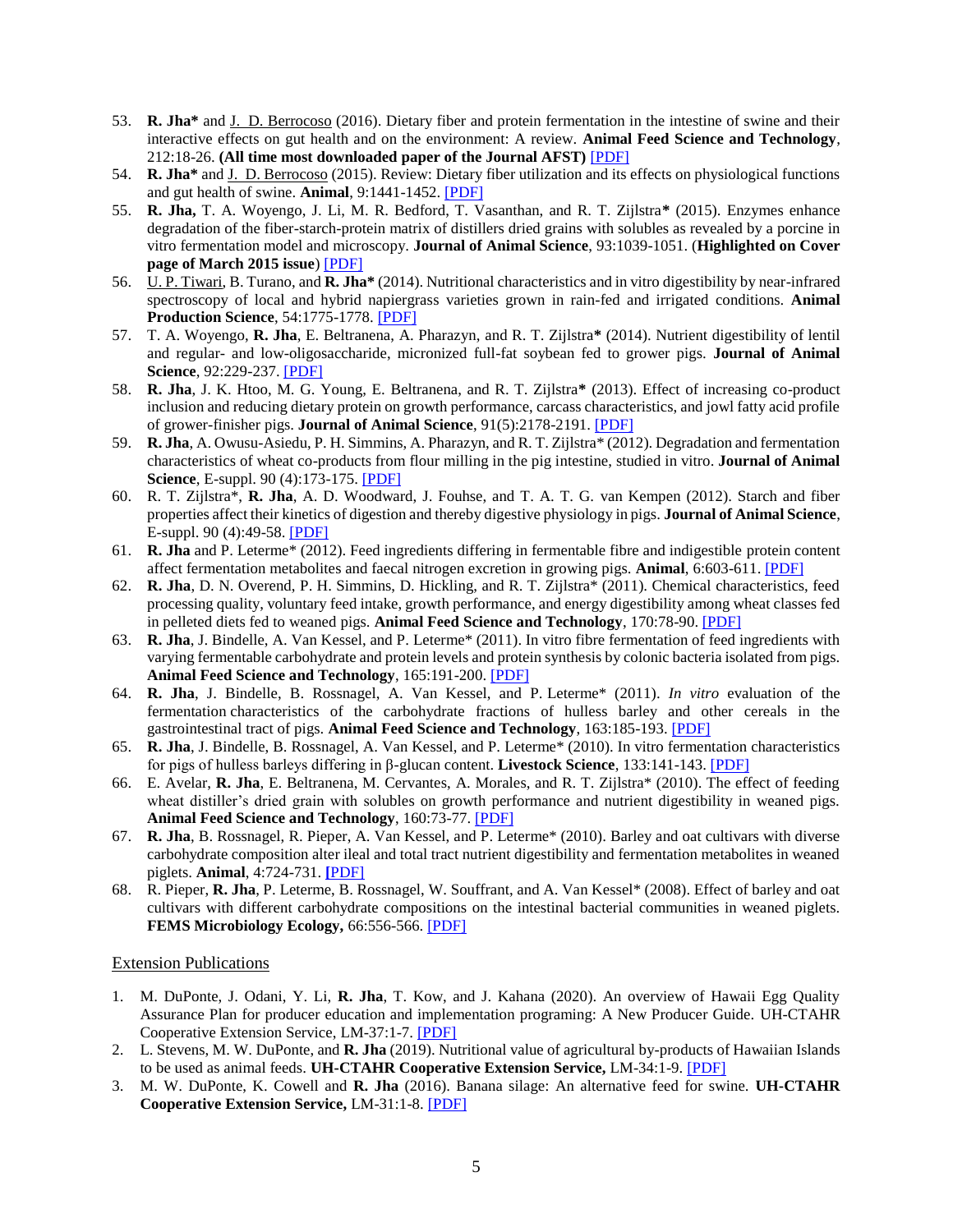- 4. Y. S. Kim, G. Fukumoto, M. Stevenson, M. Thorne, and **R. Jha** (2015). Carcass traits and tenderness of Hawai'i grass-fed beef. **UH-CTAHR Cooperative Extension Service,** LM-29:1-7. [\[PDF\]](https://gms.ctahr.hawaii.edu/gs/handler/getmedia.ashx?moid=3779&dt=3&g=12)
- 5. T. A. Woyengo, **R. Jha**, E. Beltranena, A. Pharazyn, and R. T. Zijlstra (2013). Nutritive value of lentil, and regular and low-oligosaccharides full-fat soybean fed to grower pigs. **Western Hog Journal,** 34 (5):58-61.
- 6. **R. Jha,** P. Regmi, L. Wang, A. Pharazyn, and R. T. Zijlstra (2012). Nutrient profile and energy digestibility of wheat co-products from flour milling in growing pigs. **Western Hog Journal,** 34 (2):46-48.
- 7. **R. Jha,** J. K. Htoo, M. G. Young, E. Beltranena, and R. T. Zijlstra (2012). The effects of increasing feed inclusions of co-products and reducing dietary crude protein on pork omega-3 fatty acid and feed cost. **Western Hog Journal,** 33 (3):46-49.
- 8. **R. Jha,** J. K. Htoo, M. G. Young, E. Beltranena, and R. T. Zijlstra (2011). Dietary co-products may enhance pork omega-3 fatty acid and reduce feed costs without affecting carcass quality and growth. **Western Hog Journal,** 32 (5):56-58.
- 9. **R. Jha** and R. T. Zijlstra (2010). Performance of weaned pig is equal among wheat classes. **Western Hog Journal,** 32 (3):48-50.
- 10. **R. Jha,** E. Avelar, E. Beltranena, M. Cervantes, A. Morales, and R. T. Zijlstra (2010). Feeding wheat distiller's dried grain with solubles to weaned pigs. **Western Hog Journal,** 31 (5):38-39.
- 11. **R. Jha,** L. Johnston, J. Bindelle, A. Van Kessel, and P. Leterme (2009). *In vitro* fibre fermentation characteristics of specialty ingredients with varying non-starch polysaccharides levels. **Annual Research Report**. Prairie Swine Centre, Saskatoon, SK, Canada. pp. 44-46.
- 12. **R. Jha,** L. Johnston, and P. Leterme (2009). The Effect of Different Feed Ingredients on Fermentation Metabolites and Nitrogen Excretion in Pigs. **Annual Research Report**. Prairie Swine Centre, Saskatoon, SK, Canada. pp. 47- 48.
- 13. **R. Jha,** B. Rossnagel, P. Kish, R. Pieper, A. Van Kessel, and P. Leterme (2007). Hulless barleys as healthpromoters for the pig gastrointestinal tract. **Annual Research Report**. Prairie Swine Centre, Saskatoon, SK, Canada. pp. 29-30.

Abstract (underlined authors are my mentees)

- 1. **R. Jha**, R. Das, B. Mishra, A. J. Cowieson (2021). Sources of corn and soybean meal and carbohydrase enzyme supplementation differently affect cecal volatile fatty acid production and microbiota profile in broiler chickens. Abstracts of the PSA Virtual Annual Meeting (July 19-22, 2021). Abstract # 3599458.
- 2. **R. Jha**, R. Das, B. Mishra, A. J. Cowieson (2021). Sources of corn and soybean meal and carbohydrase enzymes supplementation differently affect growth performance and nutrient digestibility in broiler chickens. Abstracts of the PSA Virtual Annual Meeting (July 19-22, 2021). Abstract # 3599456.
- 3. **R. Jha**, R. Das, and P. Mishra (2021). Maternal nutrition and in ovo feeding affect gut health and performance of poultry. Journal of Animal Science, 99 (Suppl.3):68-68 (Abstract # 1035695).
- 4. G. Martinez, **R. Jha**, V. Fellner and E. van Heugten (2021). In vitro evaluation of purified fiber sources for production of short-chain fatty acids using pig cecal content as an inoculum. Journal of Animal Science, 99 (E-Suppl. 1):177 (Abstract # PSIII-12).
- 5. J. Zhang, K. Cai, R. Mishra, and **R. Jha** (2020). Effects of in ovo inoculation of chicken embryos with chitooligosaccharide and chlorella polysaccharide on the gut health parameters of broiler chickens. Poultry Science, 99 (Suppl. 1):41 (Abstract # 80).
- 6. A. K. Singh, T. Park, J. Legaspi, K. Neupane, and **R. Jha** (2020). Effect of NSPase enzyme and residual fiber from digested feed on cecal short chain fatty acids production and cecal microbiota diversity in broilers, studied in vitro. Poultry Science, 99 (Suppl. 1):40-41 (Abstract # 79).
- 7. A. K. Singh, B. Mishra, M. R. Bedford, and **R. Jha** (2020). Effects of xylanase and xylooligosaccharides supplementation on productive performance and gut health variables of broilers. Poultry Science, 99 (Suppl. 1):40 (Abstract # 78).
- 8. S. Wasti, C. N. Lee, **R. Jha**, and B. Mishra (2020). Dietary supplementation of alpha-lipoic acid mitigates the negative effects of heat stress in poultry. Poultry Science, 99 (Suppl. 1):85-86 (Abstract # 170).
- 9. R. Mishra, **R. Jha**, B. Mishra, and Y.S. Kim (2020). Effects of maternal immunization against myostatin on the post-hatch growth performance of their chicks. Poultry Science, 99 (Suppl. 1):27-28 (Abstract # 50).
- 10. B. Adhikari\*, C.N. Lee, V. S. Khadka, Y. Deng, **R. Jha**, and B. Mishra (2020). RNA-sequencing based analysis of bovine endometrium during the maternal recognition of pregnancy. SRS Virtual Abstracts. pp 297-298 (Abstract # 2083).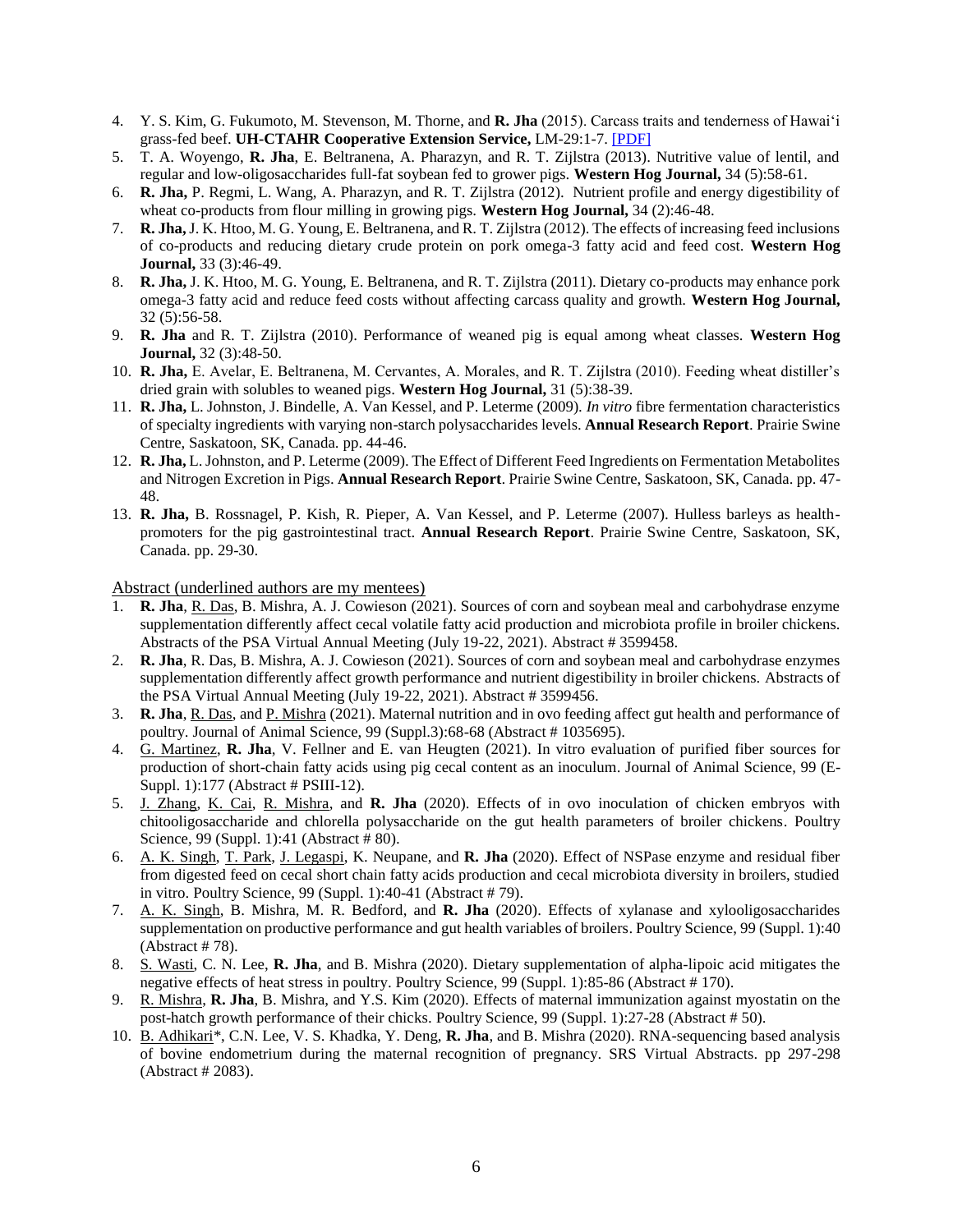- 11. A. MacDonald, A. Garcia-Ortega, and **R. Jha** (2020). The effect of microalgae as a fish meal and fish oil replacement on the intestinal microbiota of Tilapia (*Oreochromis niloticus × O. mossambicus*) aquaculture from gut health perspective. Abstracts of the Aquaculture America 2020 (Feb 9-11, 2020) Honolulu, HI, USA. pp. 407.
- 12. A. Garcia-Ortega, A. MacDonald, and **R. Jha** (2020). Algal meals from *Arthrospira platensis* and *Schizochytrium limacinum* as complete replacement of fish meal, fish oil and soy protein concentrate in feeds for Tilapia. Abstracts of the Aquaculture America 2020 (Feb 9-11, 2020) Honolulu, HI, USA. pp. 233.
- 13. A. K. Singh, B. Mishra, and **R. Jha** (2020). Early post-hatch feeding of resistant starch can influence cellmediated immunity and gut microbiota diversity in broilers. Abstracts of the International Poultry Scientific Forum (Jan 27-28, 2020), Atlanta, GA, USA. Abstract # P338, pp. 103.
- 14. A. K. Singh, R. K. Mandal, M. R. Bedford, and **R. Jha** (2020). Xylanase improves growth performance, enhances cecal short chain fatty acids production and increases relative abundance of fiber fermenting cecal microbiota in broilers. Abstracts of the International Poultry Scientific Forum (Jan 27-28, 2020), Atlanta, GA, USA. Abstract # T180, pp. 55-56.
- 15. K. D. Caliboso, J. E. Nanquil, S. Yadav, H. Kae, K. Neupane, B. Mishra, and **R. Jha** (2019). Cecal microbiota profile of Hawaiian feral chickens and pasture-raised broiler chickens. **Poultry Science,** 98 (Suppl. 1):178 (Abstract # 454P).
- 16. A. K. Singh, U. P. Tiwari, B. Mishra, and **R. Jha** (2019). Comparative effects of *in ovo* injection of oligosaccharides (xylotriose, xylotetraose, mannotriose, and mannotetraose) on growth performance and gut health parameters of broilers. **Poultry Science,** 98 (Suppl. 1):181 (Abstract # 462P).
- 17. A. K. Singh, B. Mishra, and **R. Jha** (2019). Effects of early feeding with resistant starch during post-hatch on growth performance and gut health parameters of broilers. **Poultry Science,** 98 (Suppl. 1):181 (Abstract # 463P).
- 18. B. Mishra, N. Sah, D. L. Kuehu, S. Wasti, and **R. Jha** (2019). Transcriptional regulation of albumen biosynthesis and eggshell biomineralization in the oviduct of laying hens. **Poultry Science,** 98 (Suppl. 1):92 (Abstract # 238).
- 19. S. Wasti, D. L. Kuehu, N. Sah, A. K. Singh, **R. Jha**, and B. Mishra (2019). Dietary supplementation of dried plum: A novel strategy to mitigate heat stress in poultry. **Poultry Science,** 98 (Suppl. 1):248 (Abstract # 663P).
- 20. N. Sah, D. L. Kuehu, S. Wasti, **R. Jha**, and B. Mishra (2019). New transcriptomic insights into processes associated with formation of egg-white in the magnum of laying hens. **Poultry Science,** 98 (Suppl. 1):263-264 (Abstract # 713P).
- 21. L. Li, A. K. Singh, B. Mishra, and **R. Jha** (2018). Effect of *in ovo* injection of probiotic, prebiotic and synbiotic on growth performance and gut health parameters of broiler chickens. **Poultry Science,** 97 (Suppl. 1):161 (Abstract # 390P).
- 22. S. Yadav, Y. Li, Y. S. Kim, C. N. Lee, and **R. Jha** (2018). Effect of feeding lactic acid bacteria isolated from taro (*Colocasia esculenta*) skins on growth performance, gut microbiota and muscle growth of broiler chickens. **Poultry Science,** 97 (Suppl. 1):161 (Abstract # 389P).
- 23. N. Sah, D. L. Kuehu, V. S. Khadka, **R. Jha**, and B. Mishra (2018). Transcriptomic analysis of the shell gland in layers identifies novel genes in eggshell biomineralization. **Poultry Science,** 97 (Suppl. 1):220 (Abstract # 550P).
- 24. U. P. Tiwari, and **R. Jha** (2018). Fermentation characteristics of xylo- and manno-oligosaccharides and soluble and insoluble arabinoxylan studied using an in vitro model of swine. **Journal of Animal Science, 96 (Suppl. 3):309** (Abstract # 474547).
- 25. U. P. Tiwari, B. Kerr, and **R. Jha** (2018). Nutrient and amino acids digestibility of animal protein byproduct in swine, determined using an in vitro model. **Journal of Animal Science, 96 (Suppl. 3):312** (Abstract # 468383).
- 26. B. A. Castle, J. Odani, **R. Jha**, N. Ogasawara, and H. M. Zaleski (2018). Survey of disease, management and biosecurity practices of Hawaii swine farmers. **Journal of Animal Science, 96 (Suppl. 3):53-54** (Abstract # 473800).
- 27. A. MacDonald, and **R. Jha**. 2018. Evaluation of cassava chips as an alternative feed ingredient in hybrid tilapia (*Oreochromis niloticus*  $\times$  *O. mossambicus*) aquaculture from gut health perspective. **Proceedings of the International Symposium on Fish Nutrition and Feeding conference** (June 3-7, 2018), Las Palmas de Gran Canaria, Spain.
- 28. A. K. Singh, R. Kida, M. Bedford, and **R. Jha** (2017). Effect of xylanase on growth performance and cecal shortchain fatty acid production in broilers fed different levels of fiber. **Poultry Science, 96 (E-suppl. 1):160** (abstract # 435P).
- 29. S. Yadav, and **R. Jha** (2017). Cassava chips as an alternative feedstuff for broiler chickens: effect on growth performance and ileal morphology. **Poultry Science, 96 (E-suppl. 1):180** (abstract # 492P).
- 30. S. Yadav, K. Neupane, and **R. Jha** (2017). Macadamia nut cake as an alternative feedstuff for broiler chickens: effect on growth performance and gut microbiota profile. **Poultry Science, 96 (E-suppl. 1):186** (abstract # 509P).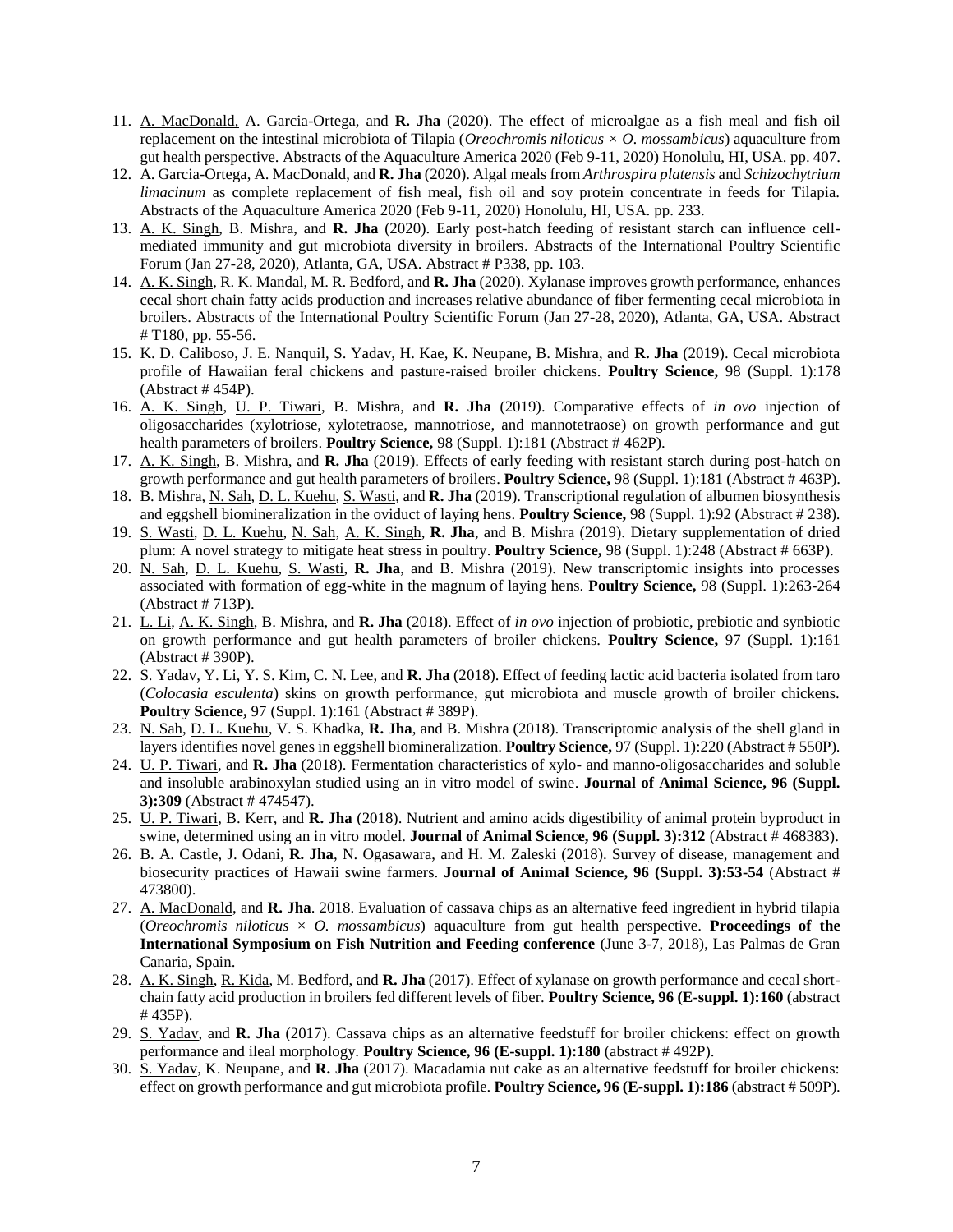- 31. U. P. Tiwari, and **R. Jha** (2017). Supplementation of xylanase and mannanase influences in vitro fermentation characteristics of distiller's dried grain with solubles in the large intestine of swine. **Journal of Animal Science, 95 (Suppl. 4):196** (Abstract # 398).
- 32. J. D. Berrocoso, A. K. Singh, and **R. Jha** (2016). Effect of macadamia nut cake inclusion on growth performance of pasture raised broiler chickens. **Proceedings of the World's Poultry Congress (Sept 5-9, 2016), Beijing, China. pp. 179** (Abstract # S1-0411).
- 33. S. Yadav, J. D. Berrocoso, and **R. Jha** (2016). Nitrogen-corrected apparent metabolizable energy value of macadamia nut cake for broiler chickens. **Poultry Science, 95 (E-suppl. 1):131** (Abstract # 384P).
- 34. A. K. Singh, J. D. Berrocoso, R. Kida, Y. S. Kim, and **R. Jha** (2016). In ovo inoculation of raffinose improves hatchability, vitalizes gut mucosa and enhances immune response in broiler chickens. **Poultry Science, 95 (Esuppl. 1):4** (Abstract # 11).
- 35. U. P. Tiwari, and **R. Jha** (2016). Nutrient profile and in vitro digestibility of cassava silages in swine. **Journal of Animal Science, 94 (Suppl. 5):467** (Abstract # 992).
- 36. U. P. Tiwari, H. Chen, S. W. Kim, and **R. Jha** (2016). Effect of supplemental enzyme on growth performance, digesta viscosity, apparent total tract digestibility of nutrients in nursery pigs. **Journal of Animal Science, 94 (Suppl. 5):441** (Abstract # 933).
- 37. U. P. Tiwari, M. Mattus, K. Neupane, and **R. Jha** (2016). In vitro fermentation characteristics of agricultural products and coproducts and its effect on the large intestinal microbiota of swine. **Journal of Animal Science, 94 (Suppl. 5):211** (Abstract # 450).
- 38. C. Liu, A. K. Singh, M. Stewart, J. H. Uyehara-Lock and **R. Jha** (2016). Effects of dietary fibers on obesity related physiological parameters in C57BL/6 mice. **Journal of Animal Science, 94 (Suppl. 5):209** (Abstract # 444).
- 39. B. S. McNeill, J. Odani, **R. Jha**, and H. M. Zaleski (2016). Prevalence of Brucella suis in hunting dogs in Hawai`i. **Journal of Animal Science, 94 (Suppl. 5):79** (Abstract # 168).
- 40. A. M. Haygood, and **R. Jha** (2016). Evaluation of moringa leaves as a prebiotic in tilapia aquaculture from a production and health perspective. **Proceedings of The International Symposium on Fish Nutrition and Feeding** (June 5-10, 2016), Sun Valley, ID USA.
- 41. U. P. Tiwari, and **R. Jha** (2015). Nutrient profile and in vitro digestibility of fresh and ensiled cassava in swine. **Proceedings of 3rd International Seminar on Animal Industry** (Sept 17-18, 2015), Bogor, Indonesia. **pp 44.**
- 42. A. K. Singh, J. D. Berrocoso, Y. Dersjant-Li, A. Awati, and **R. Jha** (2015). Effect of supplemental multi-enzymes and direct fed microbial on nutrients digestibility in broilers fed low and high fiber diets. **Poultry Science, 94 (Esuppl. 1):9** (Abstract #22).
- 43. A. K. Singh, J. D. Berrocoso, U. P. Tiwari, Y. Dersjant-Li, A. Awati, and **R. Jha** (2015). Effect of supplemental multi-enzymes on growth performance of broilers fed low and high fiber diets. **Poultry Science, 94 (E-suppl. 1):129** (Abstract #386P).
- 44. U. P. Tiwari and **R. Jha** (2015). Nutrient profile and digestibility of macadamia nut cake as determined using an in vitro model of swine. **Journal of Animal Science, 93 (Suppl. 3):592** (Abstract # 576).
- 45. U. P. Tiwari, H. M. Zaleski, and **R. Jha** (2015). Nutrient profile and digestibility of agro-industrial coproducts as determined using an in vitro model of swine. **Journal of Animal Science, 93 (Suppl. 3):591** (Abstract # 571).
- 46. U. P. Tiwari, B. Turano, and **R. Jha** (2014). Nutritional characteristics and in vitro digestibility by near-infrared spectroscopy of local and hybrid napiergrass varieties grown in rain-fed and irrigated conditions. **Proceedings of the Joint ISNH/ISRP International Conference** (Sept 8-12, 2014), Canberra, Australia.
- 47. T. A. Woyengo, **R. Jha**, E. Beltranena, and R. T. Zijlstra (2014). In vitro digestion and fermentation characteristics and in vivo digestibility of canola co-products in the pigs. **Journal of Animal Science, 92 (E-Suppl. 2):233-234** (Abstract # 470).
- 48. U. P. Tiwari, A. K. Singh, H. M. Zaleski, and **R. Jha** (2014). Nutrient profile and in vitro digestibility of tubers in swine. **Journal of Animal Science, 92 (E-Suppl. 2):225** (Abstract # 449).
- 49. **R. Jha**, L. F. Wang, P. R. Regmi, A. Pharazyn, and R. T. Zijlstra (2013). Nutrient profile and in vitro vs. in vivo energy digestibility of legumes in growing pigs. **Journal of Animal Science, 91 (E-Suppl. 2):676** (Abstract # 697).
- 50. **R. Jha**, P. R. Regmi, L. F. Wang, A. Pharazyn, and R. T. Zijlstra (2013). Nutrient profile and in vitro vs. in vivo energy digestibility of wheat co-products from flour milling in growing pigs. **Journal of Animal Science, 91 (E-Suppl. 2):676** (Abstract # 696).
- 51. T. A. Woyengo, **R. Jha**, E. Beltranena, and R. T. Zijlstra (2013). In vitro degradation and fermentation characteristics of expeller-pressed canola meal and cold-pressed canola cake simulating the pig intestine. **Journal of Animal Science, 91 (E-Suppl. 2):634** (Abstract # 585).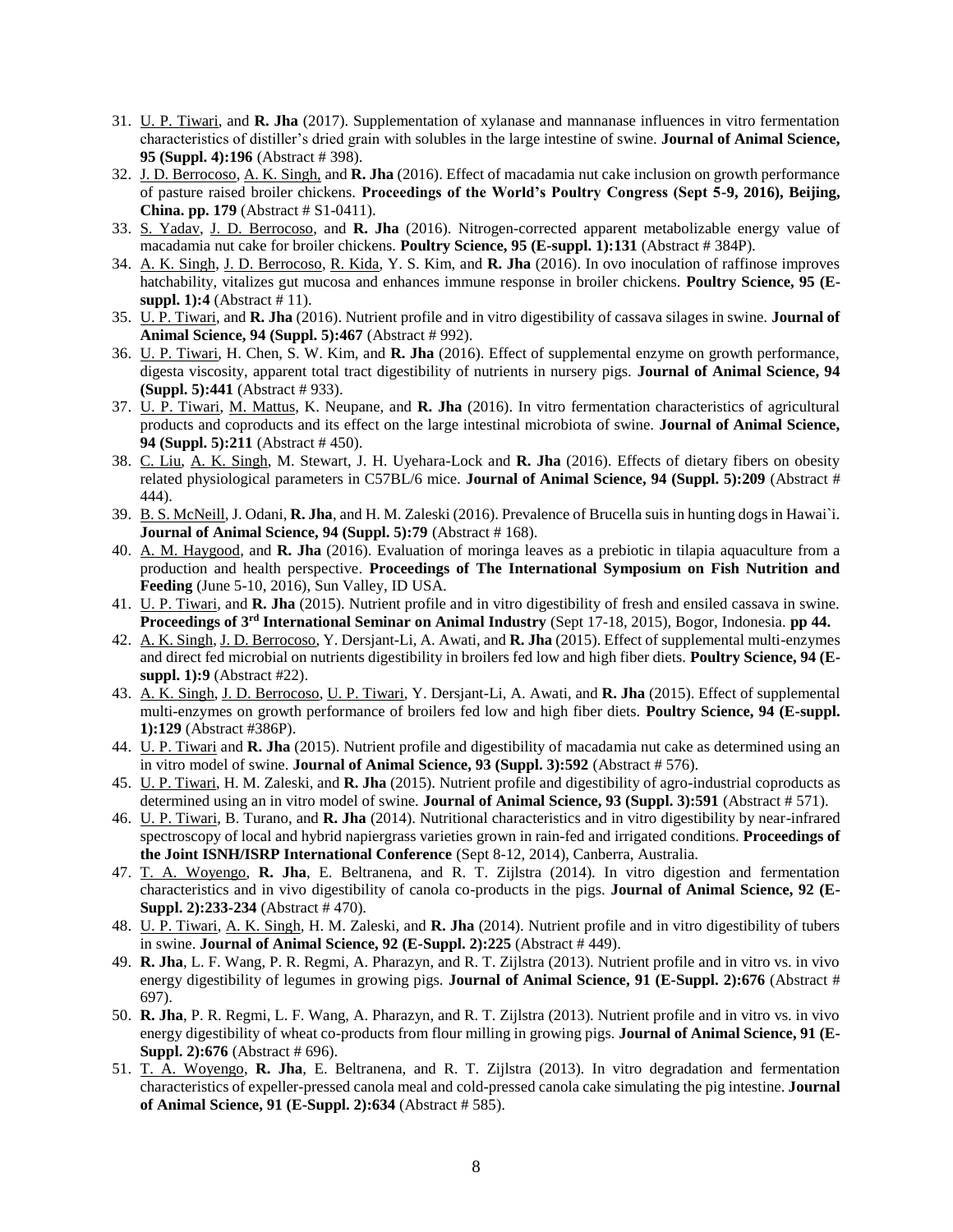- 52. T. A. Woyengo, **R. Jha**, E. Beltranena, A. Pharazyn, and R. T. Zijlstra (2013). Nutritional value of lentil and micronized full-fat soybean fed to growing pigs. **Journal of Animal Science, 91 (E-Suppl. 2):26** (Abstract # 80).
- 53. **R. Jha**, P. Regmi, L. Wang, A. Pharazyn, and R. T. Zijlstra (2013). Nutrient profile and energy digestibility of wheat co-products from flour milling differ in growing pigs. **Advances in Pork Production, 24** (Abstract # 29).
- 54. T. A. Woyengo, **R. Jha**, E. Beltranena, A. Pharazyn, and R. T. Zijlstra (2013). Nutritional value of lentil and micronized full-fat soybean fed to growing-finishing pigs. **Advances in Pork Production, 24** (Abstract # 21).
- 55. **R. Jha**, P. Leterme, A. G. Van Kessel, and R. T. Zijlstra (2012). Fermentation characteristics of fibers in the matrix of cereals (barley and oats) or isolated from cereals in the pig intestine. **Proceedings of Canadian Barley Symposium** (July 8 - 10, 2012), Calgary, AB, Canada. **pp. 17**.
- 56. **R. Jha**, J. Li, M. R. Bedford, C. R. Christensen, T. Vasanthan, and R. T. Zijlstra (2012). Microscopic matrix and in vitro pig model fermentation of wheat and corn distillers dried grains with solubles with supplemental carbohydrases and protease. Abstract for 12th **International Symposium on Digestive Physiology of Pigs** (May 29 - Jun 1, 2012), Keystone, CO, USA (Abstract # 1122).
- 57. **R. Jha**, A. Owusu-Asiedu, P. H. Simmins, A. Pharazyn, and R. T. Zijlstra (2012). Microscopic matrix and in vitro degradation and fermentation characteristics of wheat co-products from flour milling in the pig intestine. Abstract for 12th **International Symposium on Digestive Physiology of Pigs** (May 29 - Jun 1, 2012), Keystone, CO, USA (Abstract # 1082).
- 58. R. T. Zijlstra, **R. Jha**, A. D. Woodward, J. Fouhse, and T. A. T. G. van Kempen. 2012. Starch and fiber properties affect their kinetics of digestion and thereby digestive physiology in pigs. Abstract for 12th **International Symposium on Digestive Physiology of Pigs** (May 29 - Jun 1, 2012), Keystone, CO, USA (Abstract # 1036).
- 59. **R. Jha**, J. Li, M. R. Bedford, C. R. Christensen, T. Vasanthan, and R. T. Zijlstra (2012). In vitro fermentation and microscopic matrix of distillers dried grains with solubles following enzyme treatment. **Journal of Animal Science, 90 (E-Suppl. 2):51** (Abstract # 130).
- 60. **R. Jha**, J. Li, M. R. Bedford, C. R. Christensen, T. Vasanthan, and R. T. Zijlstra (2012). Enzymes enhance degradation of DDGS, revealed by in vitro gas production and microscopic examination. **Advances in Pork Production, 23** (Abstract # 26).
- 61. **R. Jha** and R. T. Zijlstra (2011). Evaluation of fermentation characteristics and volatile fatty acids production of unique fiber and starch sources using an in vitro model of the pig large intestine. **Journal of Animal Science, 89 (E- Suppl. 2):129** (Abstract # 251).
- 62. **R. Jha**, J. K. Htoo, M. G. Young, E. Beltranena, and R. T. Zijlstra (2011). Dietary co-products enhance pork omega-3 fatty acid and reduce feed costs without affecting carcass quality and growth. **Advances in Pork Production, 22** (Abstract # 27).
- 63. **R. Jha**, J. K. Htoo, M. G. Young, E. Beltranena, and R. T. Zijlstra (2011). Effects of dietary crude protein and co-product level on growth performance and carcass quality of grower-finisher pigs. **Advances in Pork Production, 22** (Abstract # 26).
- 64. **R. Jha**, D. N. Overend, P. H. Simmins, D. Hickling, and R. T. Zijlstra (2011). Effect of Canadian wheat classes on growth performance and energy digestibility in weaned pigs fed in pelleted diets. **Advances in Pork Production, 22** (Abstract #18).
- 65. **R. Jha** and R. T. Zijlstra (2011). Fermentation characteristics of unique fiber and starch sources in the pig. **Advances in Pork Production, 22** (Abstract # 17).
- 66. **R. Jha**, J. K. Htoo, M. G. Young, E. Beltranena, and R. T. Zijlstra (2010). Co-products inclusion in growerfinisher pig diets enhances carcass characteristics and reduces feed costs without affecting growth performance. **Proceedings of Western Nutrition Conference** (Sept 21-23, 2010), Saskatoon, SK, Canada. **pp. 318**.
- 67. K. Kandel, **R. Jha**, E. Beltranena, and R. T. Zijlstra (2010). Effects of different sources of distillers dried grains with solubles on energy and protein digestibility and volatile fatty acids production in grower-finisher pigs. **Proceedings of Western Nutrition Conference** (Sept 21-23, 2010), Saskatoon, SK, Canada. **pp. 316**.
- 68. **R. Jha**, J. K. Htoo, M. G. Young, E. Beltranena, and R. T. Zijlstra (2010). Effects of co-products inclusion on growth performance and carcass characteristics of grower-finisher pigs. **Journal of Animal Science, 88 (E-Suppl. 2):553-554** (Abstract # 677).
- 69. R. T. Zijlstra, **R. Jha**, M. G. Young, J. F. Patience, E. Beltranena, and J. K. Htoo (2010). Effects of dietary crude protein and inclusion of co-products on growth performance and carcass characteristics of grower-finisher pigs. **Journal of Animal Science, 88 (E-Suppl. 2):554** (Abstract # 678).
- 70. **R. Jha**, J. Bindelle, B. Rossnagel, A. Van Kessel, and P. Leterme (2009). In vitro fibre fermentation characteristics of specialty ingredients with varying NSP levels. **Proceedings of Western Nutrition Conference** (Sept 23-24, 2009), Winnipeg, MB, Canada. **pp. 308**.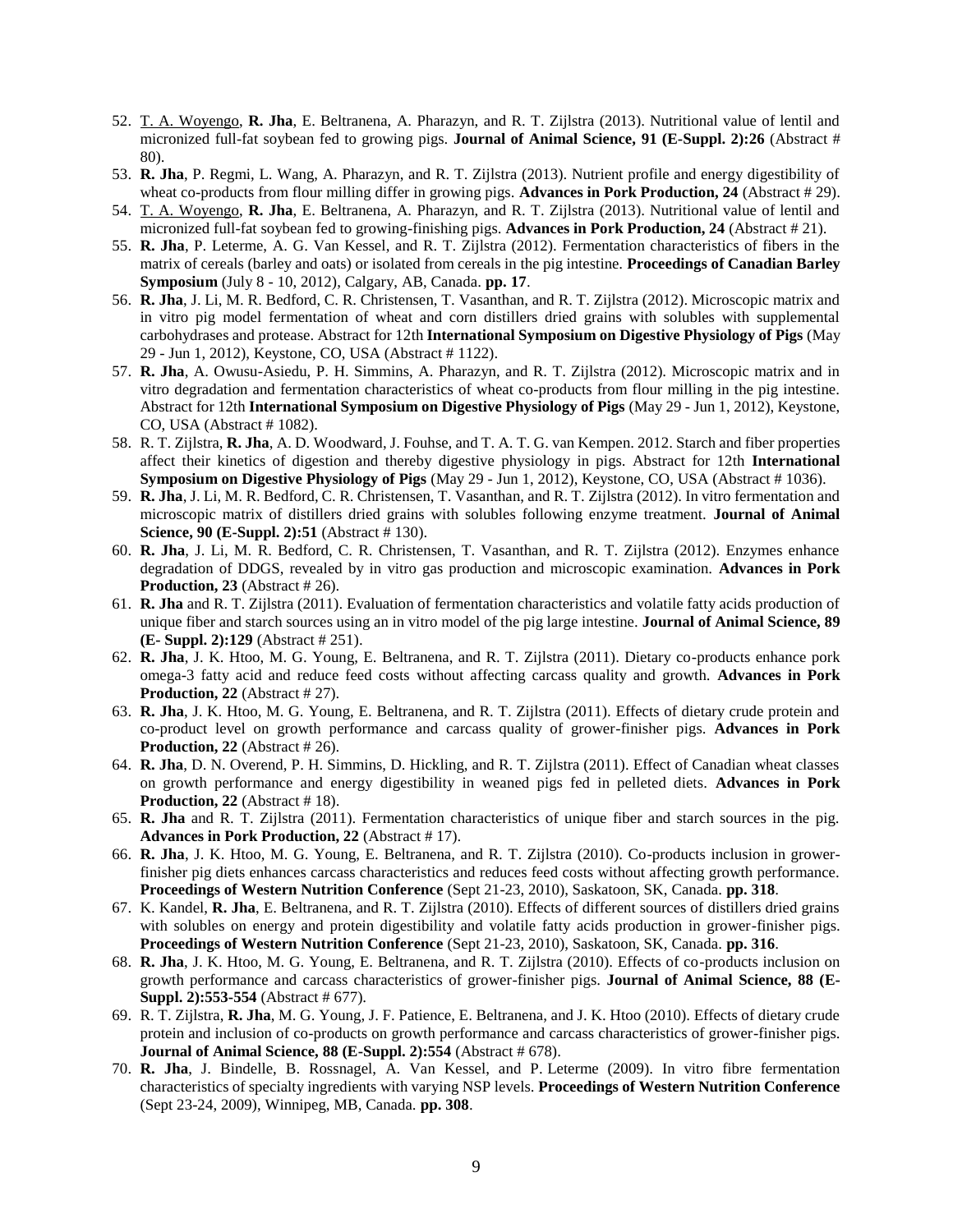- 71. **R. Jha**, J. Bindelle, B. Rossnagel, A. Van Kessel, and P. Leterme (2009). Fermentation characteristics in the pig intestines of hulless barleys differing in β-glucan content. Proceedings of 11th **International Symposium on Digestive Physiology of Pigs** (May 20-22, 2009), Montbrio del camp, Spain (Abstract # 209).
- 72. **R. Jha**, J. Bindelle, B. Rossnagel, A. Van Kessel, and P. Leterme (2009). In vitro evaluation of the fermentation characteristics in the pig intestines of hulless barleys differing in β-glucan content. **Journal of Animal Science, 87 (E-Suppl. 3):103** (Abstract # 210).
- 73. **R. Jha**, P. Kish, A. Van Kessel, and P. Leterme (2009). Feed ingredients differing in fermentable fibre content affect nitrogen excretion and fermentation metabolites in weaned pigs. **Advances in Pork Production, 20**  $(Abstruct # 8).$
- 74. R. Pieper, **R. Jha**, P. Leterme, B. Rossnagel, W. Souffrant, and A. Van Kessel (2008). Effect of hulless barley varieties with different β-glucan content on intestinal microbiota in pigs. **Proceedings of the Society of Nutrition Physiology** (1-3 April, 2008), Gottingen, Germany. **17:102**.
- 75. **R. Jha**, R. Pieper, B. Rossnagel, A. Van Kessel, and P. Leterme (2008). Digestibility and fermentation parameters of barleys and oats differing in β-glucan content in the pig intestines. **Journal of Animal Science, 86 (E-Suppl. 3):66** (Abstract # 96).
- 76. R. Pieper, **R. Jha**, P. Leterme, B. Rossnagel, W. Souffrant, and A. Van Kessel (2008). Effect of barley and oats β-glucans on intestinal microbiota in the pig. **Journal of Animal Science, 86 (E- Suppl. 3):104** (Abstract # 217).
- 77. **R. Jha**, R. Pieper, B. Rossnagel, A. Van Kessel, and P. Leterme (2008). Effect of oats and hulless barleys differing in β-glucan content on digestibility and intestinal fermentation parameters in weaned pigs. **Advances in Pork Production, 19** (Abstract #13).
- 78. R. Pieper, **R. Jha**, A. Van Kessel, B. Rossnagel, W. Souffrant, and P. Leterme (2008). Effect of hulless barleys differing in β-glucan content on the intestinal ecology of weaned pigs. **Advances in Pork Production, 19** (Abstract # 12).
- 79. K. Mai, **R. Jha**, R. P. Kwakkel, A. F. B. van der Poel, and M. W. A. Verstegen (2006). Effect of diet structure, conformation and acidification on performance of broilers. **Proceedings of 31st Annual Meeting of Dutch Speaking Nutritionists** (Apr 7, 2006), Rotterdam, The Netherlands. **pp. 56-57**.
- 80. **R. Jha**, G. N. Gongal, and S. N. Mahato (1999). A retrospective study of animal rabies in Nepal. Proceedings of Sixth National Veterinary Conference (Sept 22-24, 1999), Kathmandu, Nepal.

Leadership Roles (Committees, Boards, Advisory, etc.)

**Professional leadership roles / service**

- **Section Editor:** Poultry Science- Nutrition and Metabolism section (since 2019 to date)
- **Associate Editor:** Poultry Science (2018-2019)
- **Associate Editor**: Animal Science Journal (since 2018 to date)
- **Associate Editor:** Frontiers in Veterinary Science- Animal Nutrition and Metabolism (since 2018 to date)
- **Guest Associate Editor-** Frontiers in Physiology- Avian Physiology (since 2021 to date)
- **Editor:** Journal of Animal Science and Biotechnology (since 2021 to date)
- **Ad-hoc reviewer of scientific journals**:
	- Poultry Science, Journal of Animal Science, Animal Feed Science and Technology, Animal, Reviews in Aquaculture, British Journal of Nutrition, Canadian Journal of Animal Science, Animal Science Journal, Animal Production Science, Livestock Science, BMC Veterinary Research, PLoS ONE.
- **Ad-hoc reviewer of grant proposals** for different organizations both from US and abroad. Few to name are UG Belgium, Teagasc Ireland, NWO Netherland, NCN Poland, CPRC Canada, NSERC Canada, OMAFRA Canada, Virginia Tech University and University of Wisconsin- Milwaukee.
- **External Evaluator of Faculty Tenure and Promotion application (2021):** University of Saskatchewan, Saskatoon, Canada
- **External Evaluator of Faculty Tenure and Promotion application (2018):** University of Agriculture Peshawar, Pakistan
- **External Examiner of PhD Dissertation- 1** (2021): Dalhousie University, Canada
- **External Examiner of PhD Dissertation- 1** (2021): University of New England, Australia
- **External Examiner of PhD Dissertation- 1** (2021): University of Manitoba, Canada
- **External Examiner of PhD Dissertation- 1** (2021): University of Guelph, Canada
- **External Examiner of PhD Dissertation- 1** (2020): Central Queensland University, Australia
- **External Examiner of PhD Dissertation- 1** (2020): University of Agriculture Peshawar, Pakistan
- **External Examiner of PhD Dissertation- 1** (2019): University of Manitoba, Canada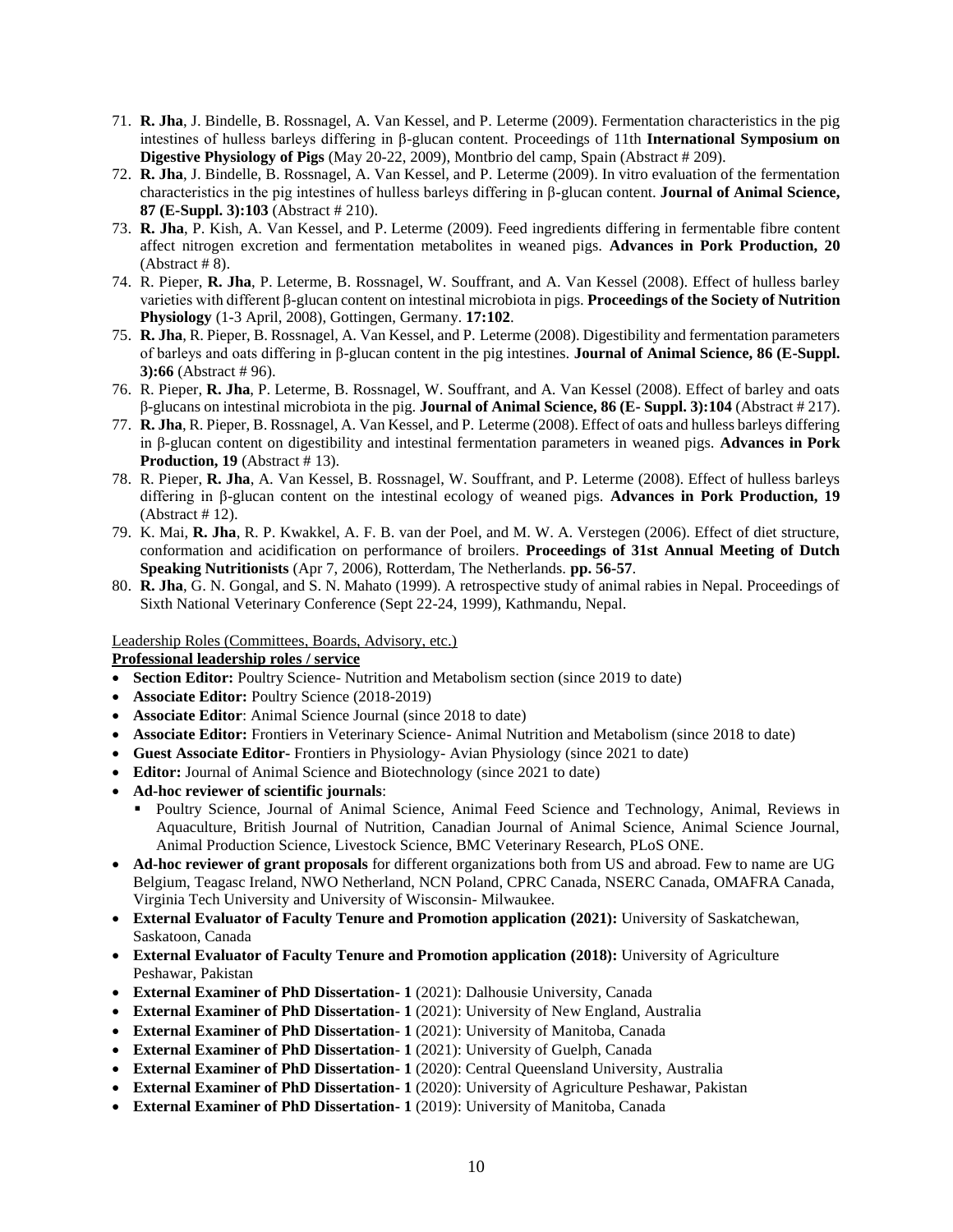- **External Examiner of PhD Dissertation- 1** (2019): University of New England, Australia
- **External Examiner of PhD Dissertation- 1** (2017): University of Queensland, Australia
- **External Examiner of MS Thesis- 2** (2017, 2018): The University of the South Pacific, Fiji Islands
- **Expert Volunteer**: Served as an Expert Volunteer in Myanmar (June 1-19, 2016), and Nepal (Dec 9-31, 2016 and Mar 15 - Apr 1, 2018) for the USAID/Farmers to Farmers program through Winrock International
- **Chair**: Comparative Gut Physiology Program Committee of ASAS-CSAS-SSASAS Annual Meeting & Trade Show (July 14-18, 2021), Louisville, KY.
- **Member**: NE-1442- Poultry Production Systems and Well-being: Sustainability for Tomorrow (since 2017 to date)
- **Chair**: NCCC042- Committee on Swine Nutrition, USDA (2017)
- **Vice Chair**: NCCC042- Committee on Swine Nutrition, USDA (2016)
- **Secretary**: NCCC042- Committee on Swine Nutrition, USDA (2015)
- **Member**: NCCC042- Committee on Swine Nutrition, USDA (since 2013)
- **Session Chair**: for different national and international conferences
- **Judging Science Fair and Debate Tournament**:
	- I have been serving as a judge for Science Fair and Debate Tournaments at Honolulu district level and Hawaii State level regularly since 2012. So far, I have judged 28 such events in last 8 years.
- **Member** Planning Committee, Annual NACTA (North American Colleges and Teachers of Agriculture) Conference (June 14-17, 2011), University of Alberta, Canada
- **Member** (2007-2008): University Council, University of Saskatchewan, Canada
- **Course Councilor** (2007-2008): Graduate Students Association, University of Saskatchewan, Canada
- **Chairman** (2004-2005): International Student Panel, Wageningen University, the Netherlands
- **Coordinator** (1995-1996): Forum for Technical Students, TU, Nepal
- **Acting President** (1994-1996): Free Students Union, IAAS Rampur, TU, Nepal
- **Vice President** (1992-1994): Free Students Union, IAAS Rampur, TU, Nepal

#### **Institutional leadership roles / service**

**UHM- University level:**

- **Senator:** Manoa Faculty Senate (2017-19, 2019- 21), UH Manoa
- **Member:** Research Advisory Committee of Vice Chancellor for Research (2017-19), UH Manoa
- **Expert panelist:** New Faculty Orientation Program Fall 2015, UH Manoa
- **Reviewer of Grant / Scholarship Application**:
	- Marshall Scholarship, UH Manoa, Fall 2017.
	- Associated Students of the University of Hawaii at Manoa's (ASUH) Spring 2012 and Fall 2015 Scholarship
	- Undergraduate Research Opportunity Program (UROP), UH Manoa Fall 2015 Scholarship
- **Judge**:
	- Oral presentation. UROP Spring Symposium (May 4, 2018), UH Manoa
	- Oral presentation. UROP Spring Symposium (May 6, 2016), UH Manoa
	- Oral presentation. UROP Spring Symposium (May 8, 2015), UH Manoa
	- Oral presentation. UROP Fall Symposium (Dec 12, 2014), UH Manoa
	- Oral presentation. UROP Spring Symposium (May 8, 2014), UH Manoa

#### **CTAHR- College level:**

- **Chair**: CTAHR Faculty Senate Executive Committee (2015-16)
- **Vice Chair**: CTAHR Senate Executive Committee (2014-2016)
- **Member**: Search committee for Interim Dean and Director of Research of CTAHR (2016), (*Hire was made*)
- **Member**: Search committee for Associate Dean and Associate Director of Research of CTAHR (2013-14), (*Hire was made*)
- **Member**: CTAHR Faculty Senate (2013-15), UH Manoa
- **Member**: CTAHR Faculty Senate Research Committee (2013-14), UH Manoa
- **Judge**:
	- Graduate Student Oral Presentation. Students' Research Symposium (2013, 2014, 2015, 2016, 2017, 2018 and 2019)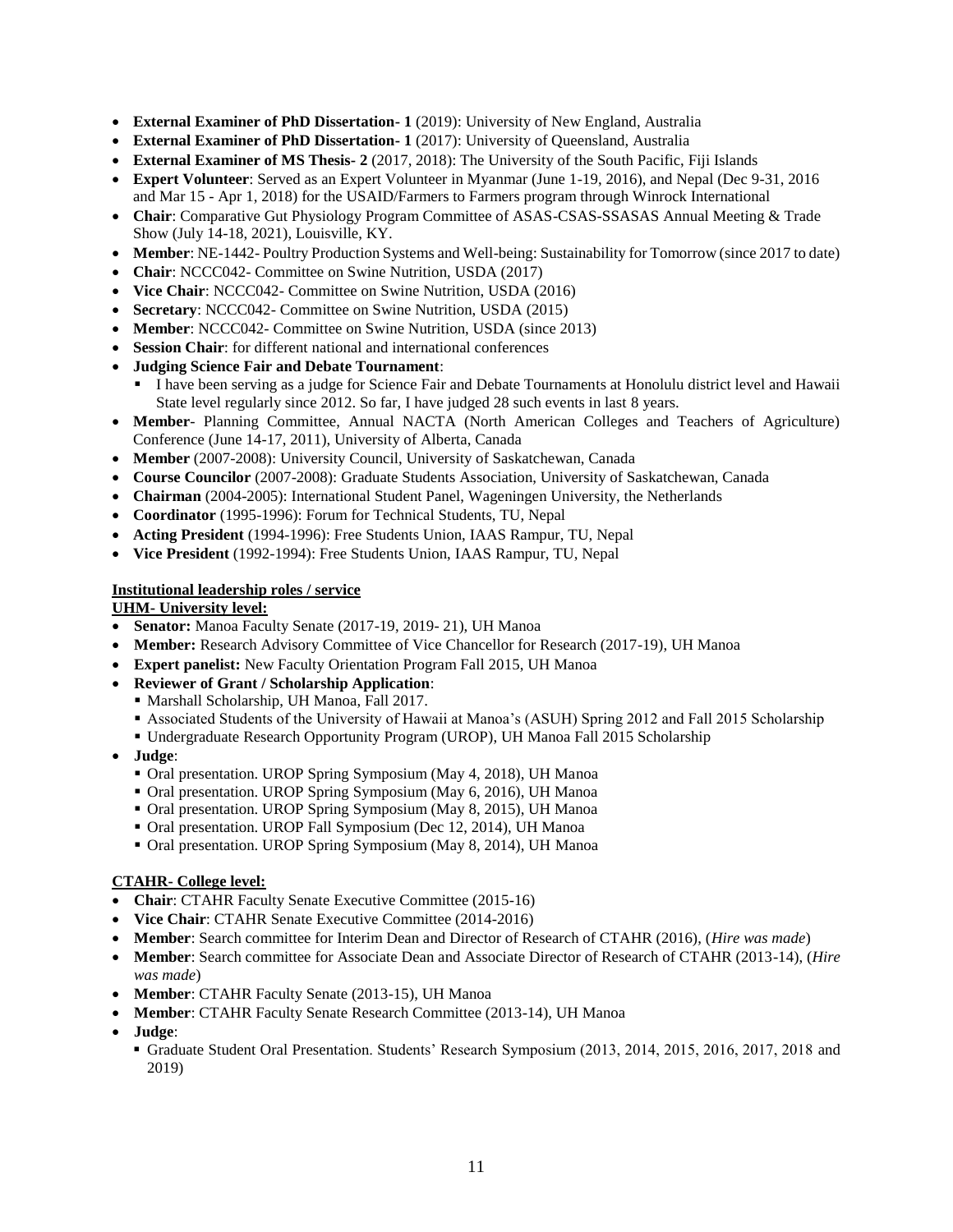#### **HNFAS- Department level:**

- **Graduate Chair:** Animal Science Program (Fall 2016 to date)
- **Member:** Department Promotion Committee (2018-2020)
- **Chair**: Curriculum / Instruction Committee (2017-18, 2018-19, 2019-20)
- **Chair**: Search committee for Assistant Aquaculture Specialist (2019-20) (*Position frozen with University administration's order after COVID-19 situation*)
- **Member**: Search committee for Assistant Professor of Nutritional Biochemistry (2019) (*Hire was made*)
- **Member**: Curriculum / Instruction Committee (2016-17)
- **Member**: Research and Extension Committee (2012-13, 2013-14, 2014-15, 2015-16)
- **Member**: Search committee for Assistant Professor of Physiology (2015-16), (*Hire was made*)
- **Mentor**: Graduate Students Organization of HNFAS, UH Manoa
- **Facilitator** to the "Internship program in Aquaponic System (4 months)" as a Nutrition Expert for 6 interns from Rota Island. The program was co-organized by HNFAS.

# **Graduate Students**

| Category                            | <b>Current Number of Students</b> | Number Graduated (Career) |
|-------------------------------------|-----------------------------------|---------------------------|
| <i>Chair</i> of Master's Committees |                                   |                           |
| <i>Chair</i> of PhD Committees      |                                   |                           |
| Member of Master's Committees       |                                   | I O                       |
| Member of PhD Committees            |                                   |                           |

# **Grant Support**

- **Co-PI** Transcriptional regulation of egg formation in the oviduct of broiler breeder chicken. USDA-NIFA. **\$183,102** (2021-23, PI- Dr. B. Mishra, HNFAS, CTAHR). My share- 30%.
- **PI** Sustainable and healthy poultry production in the post-antibiotic era. USDA- Hatch- Multistate Fund. **\$25,513** (2021-22).
- **Co-PI** Leveraging established research plantings of breadfruit (*Artocarpus altilis*) to understand drivers of fruit quality and its impacts on post-harvest processes and profits. USDA-AFRI. **\$479,302** (2020-25, PI- Dr. N Lincoln, TPSS, CTAHR). My share- 25%.
- **Co-PI** Establishing a new aquaculture demonstration center at the University of Hawai'i that integrates Land Grant-Sea Grant research, extension and education services. **\$749,815** (2019-21) (PI- Dr Darren Lerner- Sea Grant College Program, UHM). my share- 25%.
- **PI** Effect of a novel carbohydrase supplementation in corn/soy-based diets on growth performance and gut health of broiler chickens. DSM Nutritional Products AG, Switzerland. **\$94,676** (2018-20).
- **PI** Nutrition programming of monogastric animals using alternative feedstuffs. USDA- Hatch and Smith-Lever Fund. **\$60,000** (2018-20).
- **PI** Unrestricted gift from Ulupono Initiative Hawaii. **\$9,000** (2018).
- **Co-PI** Maternal immunization against myostatin to enhance post-hatch broiler growth and muscle mass. USDA-Hatch fund. **\$76,316** (2018-20) (PI- Dr Y.S. Kim- HNFAS). my share- 30%.
- **Co-PI** The use of local surveillance and analysis for Hawaii's poultry industry. Dept of Agriculture, State of Hawaii. **\$81,730** (2018-19, PI- Mr. M. Duponte). my share- 25%.
- **PI** Effect of xylanase enzyme and prebiotic supplementation in diets on growth performance and intestinal health parameters of broiler chickens. AB Vista Feed Ingredients, UK. **\$28,091** (2017-18).
- **Co-PI** Analysis of oviductal functions in laying hen. USDA- Hatch fund. **\$70,000** (2017-19) (PI- Dr B. Mishra HNFAS). my share- 25%.
- **Co-PI** Assessing and sharing breadfruit management practices. USDA- Western SARE. **\$220,812** (2017-20, PI-Dr. N. Lincoln). my share- 20%.
- **Co-PI** Increasing Veterinary Services for Food/Production Animals in Hawai'i. USDA-NIFA, VSGP program. **\$169,304** (2017-20, PI- Dr. J. Odani). my share- 20%.
- **PI** Evaluating local feedstuffs for their effects on performance and gut health of poultry and fish. Ulupono Initiative Hawaii. **\$107,000** (2017, Unrestricted gift).
- **PI** Effect of xylanase on growth performance, cecal short chain fatty acids production and gut microbiota of broilers fed different levels of fiber. AB Vista Feed Ingredients, UK. **\$28,091** (2016, Unrestricted gift).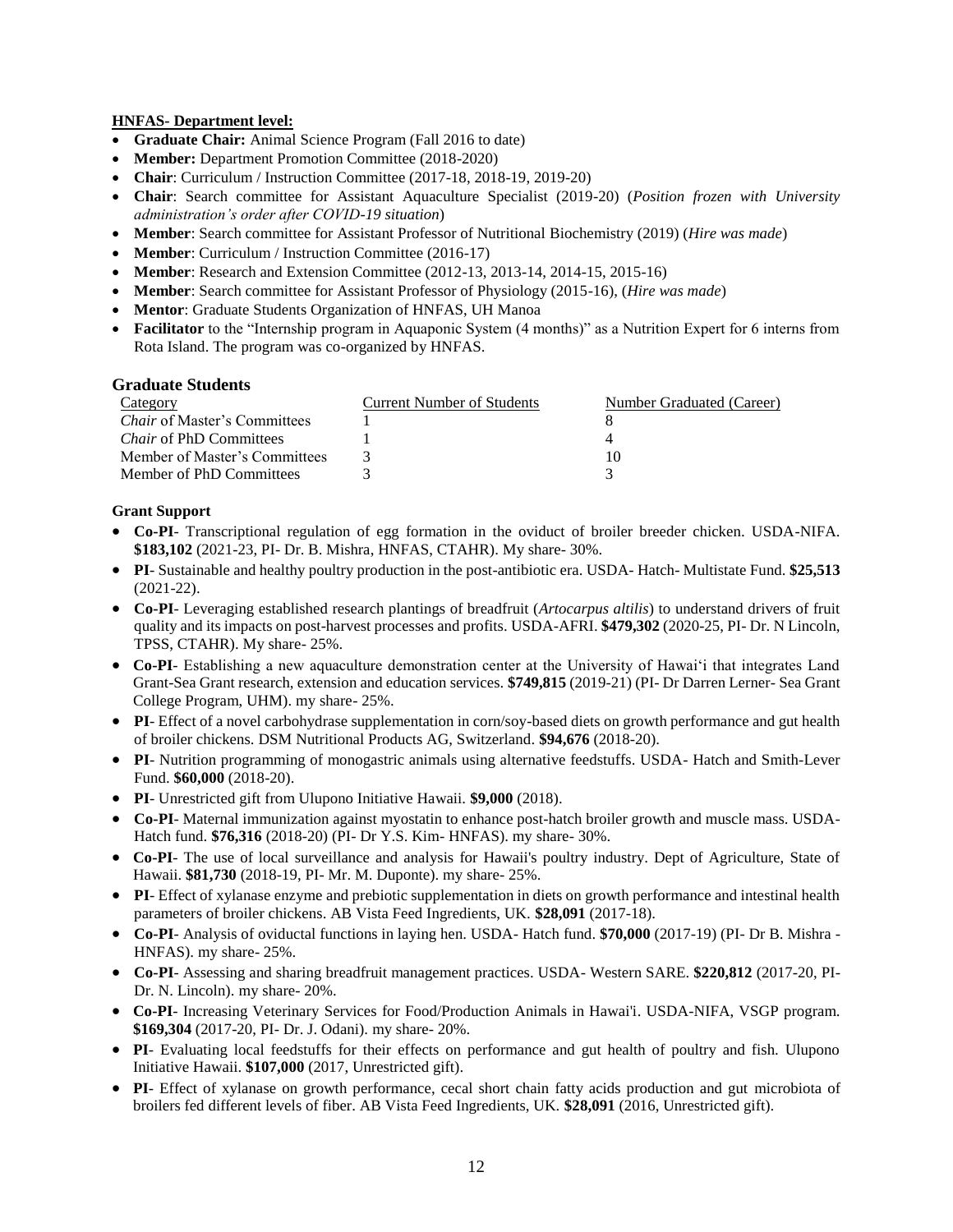- **Co-PI** The Effects of Stocking Density, Forage Environment, and Climate on Animal Performance in Tropical Forage Finish Beef Production. USDA- Smith Lever fund. **\$79,794** (2016-18, PI- Dr. M. S. Thorne). my share-20%.
- **PI** Nutritional evaluation of local feedstuffs for swine in Hawaii. USDA- Hatch and Smith Lever fund. **\$80,000** (2015-17).
- **PI** Evaluation of nutrient content of Hawaii-grown avocados and identification of optimal harvest period. USDA-Hatch and Smith Lever fund. \$**78,352** (2015-17). I took over this project from Dr. M. Stewart who resigned in August 2016.
- **Co-PI** The use of agricultural byproducts for animal feeds in Hawaii. USDA- Smith Lever fund. **\$38,200** (2015- 17, PI- Mr. M. Duponte). my share- 40%.
- **Co-PI** Potentials of the anti-MSTN proteins to enhance skeletal muscle growth of animals. USDA- Hatch Fund. **\$58,938** (2015-17, PI- Dr. Y. S. Kim). my share- 30%.
- **PI** In vitro digestibility of animal protein meals. Evonik Corporation, USA. **\$17,500** (2015, Unrestricted gift).
- **PI** Investigating lysine absorption in the cecum of the boiler chicken- a pilot study. Massey University, New Zealand. **\$10,000** (2015, Unrestricted gift).
- **PI** Evaluation of fibrous feedstuffs for their nutritional and functional value. Ulupono Initiative, Hawaii. **\$20,000** (2015, Unrestricted gift).
- **PI** Enhancing nutrient utilization of corn DDGS by feed enzymes in the pig intestine. National Pork Board. **\$83,205** (2015-16).
- **PI** Effect of feed additives on digestibility and growth performance of broilers fed high and low NSP diets. Dupont/ Danisco Animal Nutrition, UK. **\$93,391** (2013-14).
- **PI** Nutritional evaluation of feedstuffs for sustainable and healthy animal production in Hawaii. USDA- ARS collaborative research fund (Agreement no. 58-5320-3-022). **\$265,000** (2013-18).
- **Co-PI** Enhancing the sustainability of grass-fed beef production through the improvement of carcass and meat quality characteristics of pasture-finished cattle in Hawaii. USDA- WSARE, Professional & Producer grant. **\$49,019** (2013-16, PI- Dr. Y. S. Kim). my share- 30%.
- **Co-PI** Evaluation of grass-finished beef production in Hawaii: evaluation of soil fertility, forage quality, and herd genetics. Ulupono Initiative Hawaii. **\$167,053** (2013-15, PI- Dr. A. Stokes). my share- 30%.
- **PI-** Evaluation of alternative feedstuffs for utilization in swine diets. USDA- Hatch and Smith Lever Fund. **\$105,742** (2013-15).
- **Co-PI** Rural Poultry- a complete program for small scale poultry production. USDA- Smith Lever fund. **\$20,320** (2013-15, PI- Mr. M. DuPonte). my share- 30%.
- **PI** Strengthening animal nutrition research program at the Department of HNFAS, UHM. CTAHR Instrumentation grant. **\$42,440** (2013).
- **Co-PI** Development of drought-tolerant forage. USDA- ARS collaborative research fund (Agreement no. 58- 5320-3-022). **\$45,000** (2012-13, PI- Dr. B. Turano). my share- 40%.
- **PI** Nutrient composition and digestibility of local feedstuffs in swine. USDA- ARS collaborative research fund (Agreement no. 58-5320-3-022). **\$45,000** (2012-13).
- **Co-PI** Gut Reactions: A pilot study linking digestive health with ethnicity and chronic disease risk in Hawaii. USDA- Hatch and Smith Lever Fund. **\$40,200** (2012-14, PI- Dr. M. Stewart). my share- 30%.

# **Presentations at Conferences**

# **Presentation as Invited Speaker**

# *International presentation (invited)*

- 1. **Keynote speaker**: Dietary fibers to modulate intestinal health and enhance poultry production. 7<sup>th</sup> International Animal Gut Ecology and Health Symposium (Dec 13-15, 2021, virtual), Zhuhai City, Guangdong, China.
- 2. Keynote speaker: Fibrous feedstuffs in poultry diets to maintain performance and promote gut health. 9<sup>th</sup> National and 1st International Animal Sciences Congress (Sept 15-16, 2021, virtual), Iran.
- 3. Novel Animal Feedstuffs for Functional and Safe Human Food Production. 53rd Korean Society for Food Science of Animal Resources (KoSFA) International Symposium and Annual Meeting (May 27-29, 2021, virtual), Korea.
- 4. Feed enzymes and gut ecology of monogastric animals. Konkuk University (Oct 26, 2019), Seoul, South Korea.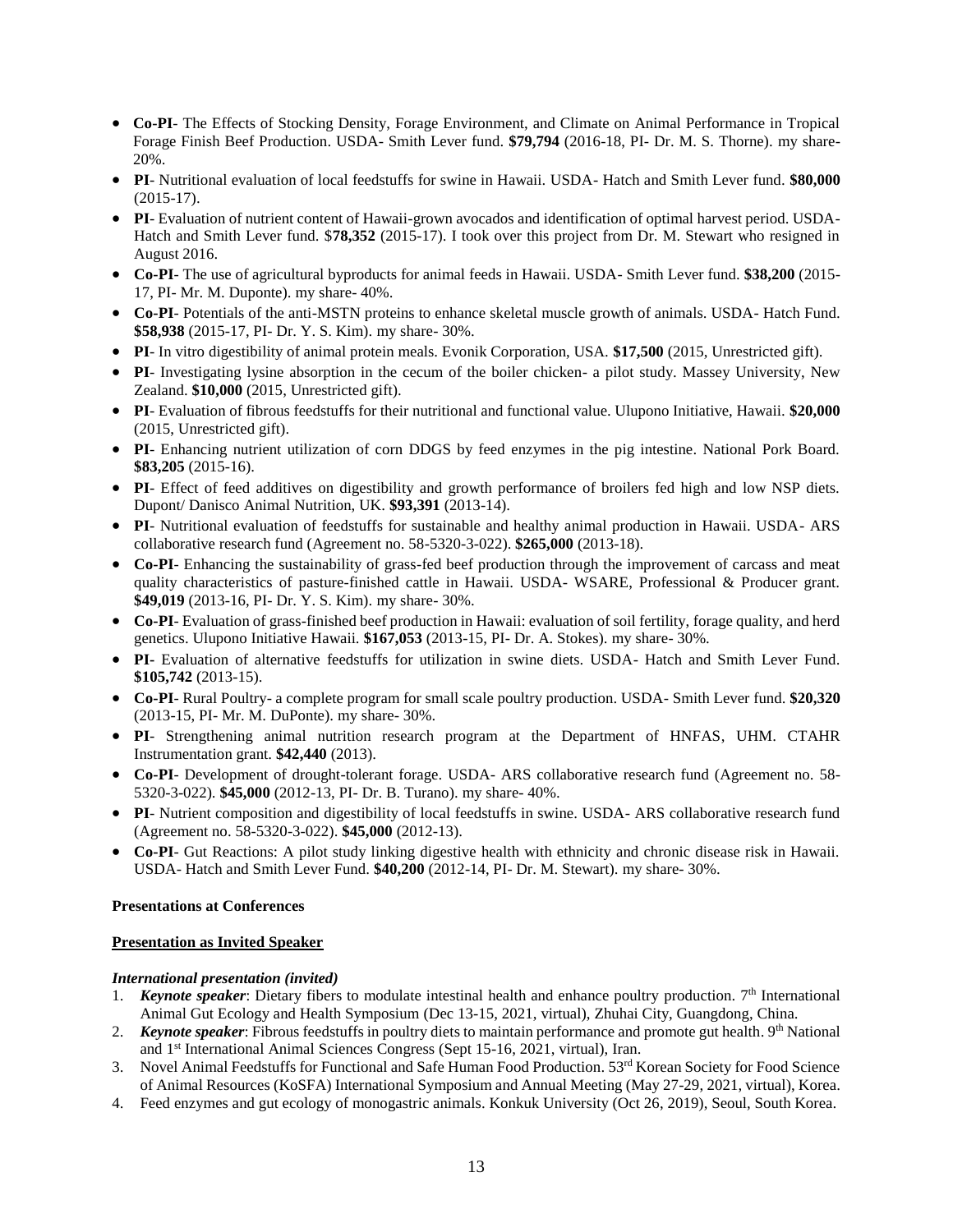- 5. Nutritional management to modulate gut health of poultry. Northwest Agriculture & Forestry University (Aug 29, 2019), Yangling, China.
- 6. Dietary fiber as a substrate to modulate gut health of poultry. Kyoto University (July 19, 2019), Kyoto, Japan.
- 7. Dietary fibers in poultry nutrition: Nutrient utilization and beyond. Tokyo University of Agriculture and Technology, (July 4, 2019), Tokyo, Japan.
- 8. Antibiotic free poultry production for healthy chicken. 2<sup>nd</sup> International forum on Food Nutrition and Health (June 13-15, 2019), Hebei Agricultural University, Baoding, China.
- 9. *Keynote speaker*: Poultry production in post-antibiotic era: Challenges and Opportunities. Workshop on safe poultry meat and egg production (April 13, 2019, via video conference), Bangladesh Agricultural University, Bangladesh.
- 10. *Keynote Speaker*: Dietary fiber in poultry nutrition: focus on gut health. Poultry Nutrition and Health Forum (Oct 26-28, 2018), Beijing, China.
- 11. Strategies to modulate the gut microbiota of Tilapia. Can Tho University (June 12, 2018), Can Tho City, Vietnam.
- 12. Alternative feedstuffs for cost-effective and healthy monogastric animals and fish production. Sino-US Symposium on Food, Nutrition and Health (June 5, 2018), Haikou, China.
- 13. Fermentable carbohydrates in poultry diet to modulate its gut health. Konkuk University (May 11, 2018), Seoul, South Korea.
- 14. Nutrition programing to improve gut health of broiler chickens. Northwest A&F University (Aug 11, 2017), Yangling, China.
- 15. Evaluation of feedstuffs and feed additives for their effects on growth performance and gut health of monogastric animals. Konkuk University (April 1, 2017), Seoul, South Korea.
- 16. Growing healthy chicken in post-antibiotic era". Agriculture and Forestry University (February 10, 2017, via video conference), Rampur, Nepal.
- 17. Probiotics in poultry nutrition. Nepal Veterinary Association (Dec 29, 2016), Kathmandu, Nepal.
- 18. *Keynote Speaker*: Rapid techniques for feed evaluation: Scope and limitations. New Zealand Poultry Industry Conference (Oct 4-5, 2016), Wellington, New Zealand; Organized by World Poultry Science Association, New Zealand branch.
- 19. Tools and techniques for nutrition and gut health studies of monogastric animals. Feed Research Institute, China Academy of Agricultural Sciences (Sept 9, 2016), Beijing, China.
- 20. Dietary manipulation in swine to improve gut health and the environment. Kasetsart University (Sept 23, 2015), Bangkok, Thailand.
- 21. Animal feed to human food: Understanding the dynamics. Asian Institute of Technology (Sept 22, 2015), Pathumthani, Thailand.
- 22. Alternative feedstuffs in swine and poultry feeding: Opportunities and challenges. National Institute of Animal Sciences (July 3, 2014), Suwon, South Korea.
- 23. Tips and tricks of presenting works via peer-reviewed publications. Nepal Veterinary Association (May 24, 2013), Kathmandu, Nepal.
- 24. Co-products utilization in pig diets. Alberta Pork Regional Meeting (June 11, 2012), Grand Prairie, AB, Canada.
- 25. Probiotics, Prebiotics, Synbiotics, and Immunobiotics: are they alternative to Antibiotics? National meeting of Nepal Veterinary Association (June 12, 2011), Kathmandu, Nepal.
- 26. Agriculture in Nepal: System, Issues and Options. Annual Conference of World Association of Agricultural Councils (March 10-15, 2009), Saskatoon, SK, Canada.

# *National presentation (invited)*

- 27. Maternal and in ovo nutrition program affect gut health of poultry. Comparative Gut Physiology Symposium. 2021 ASAS-CSAS-SSASAS Annual Meeting & Trade Show (July 14-18, 2021), Louisville, KY, USA.
- 28. Fiber in Swine diets: Nutrition and Beyond. University of Arkansas Fayetteville (March 10, 2014), Fayetteville, AR, USA.

# *Local presentation (invited)*

- 29. Food Security, Food Animal Production, and Antimicrobial Resistance. Graduate Seminar Series of Department of HNFAS, UH Manoa (Sept 1, 2021).
- 30. Feeding program for sustainable fish farming. International Mini-symposium: Approaches for experimental challenges in aquaculture research (Jan 15, 2020), UH Sea-Grant College Program, Honolulu, HI, USA.
- 31. Nutrition programming for cost effective, sustainable, and healthy animal production. USDA-FAS Cochran Fellowship Program (participants from Thailand) at UH Manoa (Sept 19, 2017).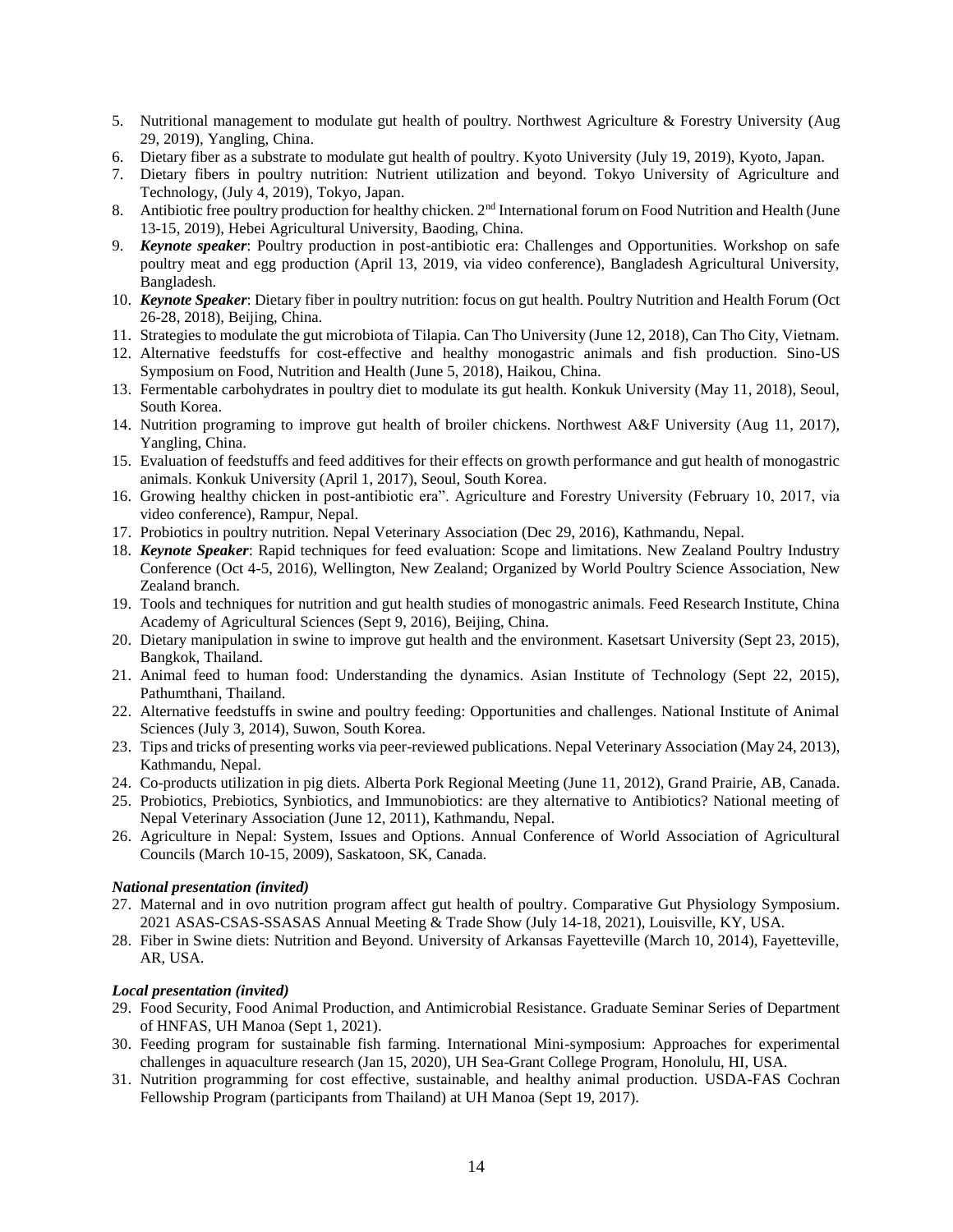- 32. Can probiotics mitigate the ill-effects of antibiotic ban? Graduate Seminar Series of Department of HNFAS, UH Manoa (Jan 27, 2017).
- 33. Sustainable animal feeding program in Hawaii: Opportunities and challenges. US Pacific Basin Agricultural Research Center (August 7, 2015), Hilo, HI, USA.
- 34. Feeding fermented diets using local feedstuffs to pigs and poultry. Korean Natural Farming Association (February 10, 2015), Hilo, HI, USA. Video of the presentation is available online at <https://www.youtube.com/watch?v=mEQhtruiIxw>
- 35. Animal feedstuffs, supplements and gut health: unlocking the potential. CTAHR- TUAT (Tokyo University of Agriculture and Technology) Research Symposium (May 14-15, 2015), UH Manoa.
- 36. Connecting the dots of Agriculture, Nutrition and Health: A global perspective. Graduate Seminar Series of Department of HNFAS, UH Manoa (Jan 30, 2015).
- 37. Effective teaching and learning: keys to consider. CTAHR Instructional Innovations Workshop, UH Manoa (Sept 11, 2013).
- 38. Use of fiber in swine diet- Basics to applied research. Graduate Seminar Series of Department of HNFAS, UH Manoa (Mar 18, 2013).

#### **Podcast (***invited***):**

Livestock Wala'au- Poultry Nutrition with Dr. Rajesh Jha **[\[LINK\]](https://livestockwalaau.buzzsprout.com/1737460/9447454-ep-08-poultry-nutrition-with-dr-rajesh-jha)**

#### **Presentation in Professional Meetings (**\***Presenter)**

 $\overline{I}$  am in supervisory role if I am not the presenter since 2012 when I joined UHM and underlined author(s) are my Mentees)

- 1. **R. Jha\***, R. Das, B. Mishra, and A. J. Cowieson (2021). Sources of corn and soybean meal and carbohydrase enzyme supplementation differently affect cecal volatile fatty acid production and microbiota profile in broiler chickens (**Poster**). PSA Virtual Annual Meeting (July 19-22, 2021).
- 2. **R. Jha\***, R. Das, B. Mishra, and A. J. Cowieson (2021). Sources of corn and soybean meal and carbohydrase enzymes supplementation differently affect growth performance and nutrient digestibility in broiler chickens (**Poster**). PSA Virtual Annual Meeting (July 19-22, 2021).
- 3. G. Martinez\*, **R. Jha**, V. Fellner, and E. van Heugten (2021). In vitro evaluation of purified fiber sources for production of short-chain fatty acids using pig cecal content as an inoculum (**Poster**). ASAS Midwest Section meeting (Mar 8-10, 2021), Omaha, NE, USA.
- 4. J. Zhang, K. Cai, R. Mishra, and **R. Jha\*** (2020). Effects of in ovo inoculation of chicken embryos with chitooligosaccharide and chlorella polysaccharide on the gut health parameters of broiler chickens (**Oral**). PSA Virtual Annual Meeting (July 20-23, 2020).
- 5. A. K. Singh\*, T. Park, J. Legaspi, K. Neupane, and **R. Jha** (2020). Effect of NSPase enzyme and residual fiber from digested feed on cecal short chain fatty acids production and cecal microbiota diversity in broilers, studied in vitro (**Oral**). PSA Virtual Annual Meeting (July 20-23, 2020).
- 6. A. K. Singh\*, B. Mishra, M. R. Bedford, and **R. Jha** (2020). Effects of xylanase and xylooligosaccharides supplementation on productive performance and gut health variables of broilers (**Oral**). PSA Virtual Annual Meeting (July 20-23, 2020).
- 7. S. Wasti**\***, C. N. Lee, **R. Jha**, and B. Mishra (2020). Dietary supplementation of alpha-lipoic acid mitigates the negative effects of heat stress in poultry (**Oral**). PSA Virtual Annual Meeting (July 20-23, 2020).
- 8. R. Mishra**\***, **R. Jha**, B. Mishra, and Y. S. Kim (2020). Effects of maternal immunization against myostatin on the post-hatch growth performance of their chicks (**Poster**). PSA Virtual Annual Meeting (July 20-23, 2020).
- 9. B. Adhikari**\***, C. N. Lee, V. S. Khadka, Y. Deng, **R. Jha**, and B. Mishra (2020). RNA-sequencing based analysis of bovine endometrium during the maternal recognition of pregnancy (**Oral**). SRS Virtual Annual Meeting (July 8-12, 2020).
- 10. A. MacDonald\*, A. Garcia-Ortega, and **R. Jha** (2020). The effect of microalgae as a fish meal and fish oil replacement on the intestinal microbiota of Tilapia (*Oreochromis niloticus × O. mossambicus*) aquaculture from gut health perspective (**Poster**). Aquaculture America 2020 (Feb 9-12, 2020) Honolulu, HI, USA.
- 11. A. Garcia-Ortega\*, A. MacDonald, and **R. Jha** (2020). Algal meals from *Arthrospira platensis* and *Schizochytrium limacinum* as complete replacement of fish meal, fish oil and soy protein concentrate in feeds for Tilapia (**Oral**). Aquaculture America 2020 (Feb 9-12, 2020) Honolulu, HI, USA.
- 12. A. K. Singh\*, B. Mishra, and **R. Jha** (2020). Early post-hatch feeding of resistant starch can influence cellmediated immunity and gut microbiota diversity in broilers (**Poster**). International Poultry Scientific Forum (Jan 27-28, 2020), Atlanta, GA, USA.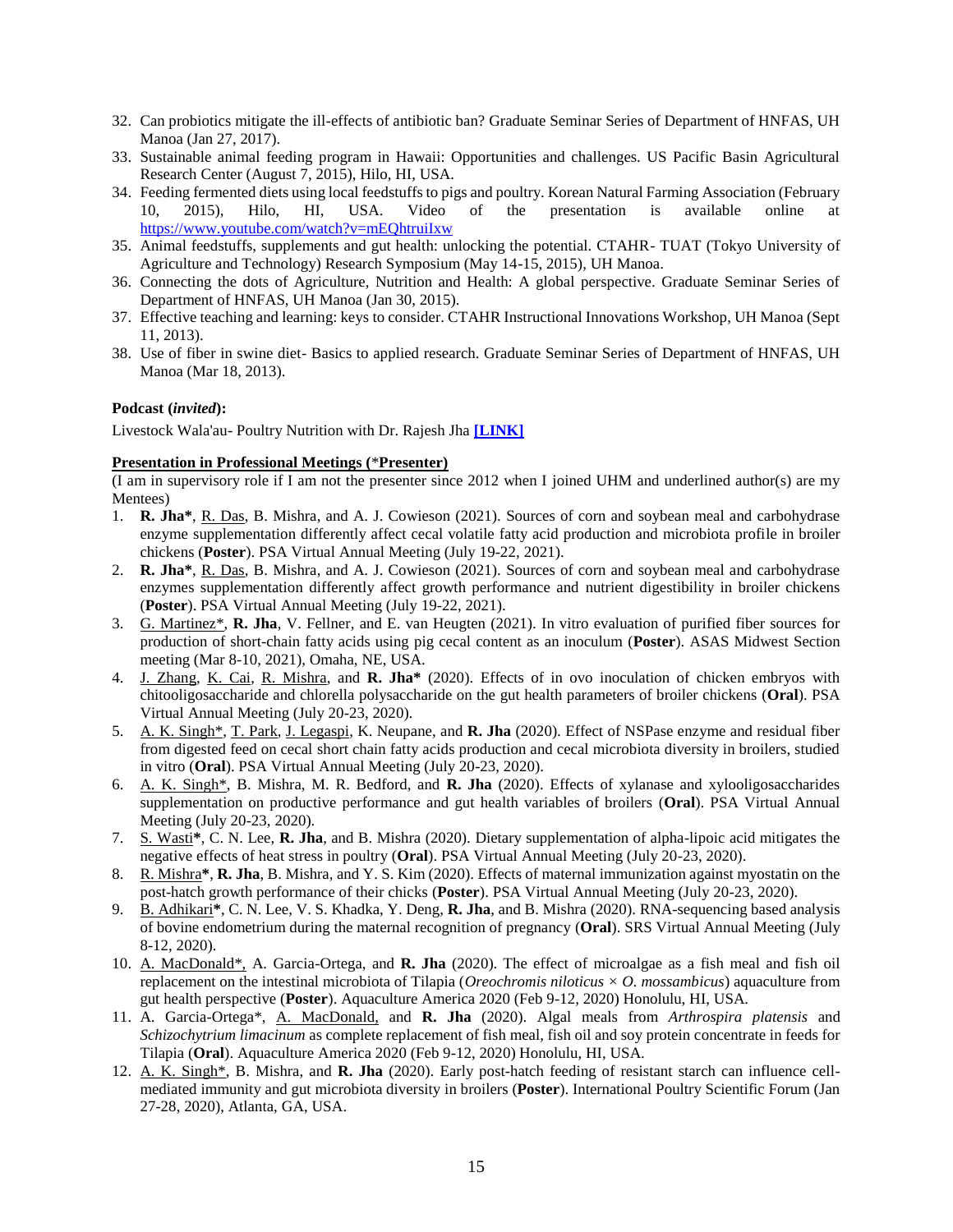- 13. A. K. Singh\*, R. K. Mandal, M. R. Bedford, and **R. Jha** (2020). Xylanase improves growth performance, enhances cecal short chain fatty acids production and increases relative abundance of fiber fermenting cecal microbiota in broilers (**Oral**). International Poultry Scientific Forum (Jan 27-28, 2020), Atlanta, GA, USA.
- 14. A. K. Singh\*, B. Mishra, and **R. Jha** (2019). Effects of early feeding with resistant starch during post-hatch on growth performance and gut health parameters of broilers (**Poster**). PSA Annual Meeting (July 15-18, 2019), Montréal, QC, Canada.
- 15. A. K. Singh\*, U. P. Tiwari, B. Mishra, and **R. Jha**. Comparative effects of in ovo injection of oligosaccharides (xylotriose, xylotetraose, mannotriose, and mannotetraose) on growth performance and gut health parameters of broilers (**Poster**). PSA Annual Meeting (July 15-18, 2019), Montréal, QC, Canada.
- 16. K. D. Caliboso, J. E. Nanquil, S. Yadav\*, H. Kae, K. Neupane, B. Mishra, and **R. Jha**. Cecal microbiota profile of Hawaiian feral chickens and pasture-raised broiler chickens (**Poster**). PSA Annual Meeting (July 15-18, 2019), Montréal, QC, Canada.
- 17. S. Wasti\*, D. L. Kuehu, N. Sah, A. K. Singh, **R. Jha**, and B. Mishra. Dietary supplementation of dried plum: A novel strategy to mitigate heat stress in poultry (**Poster**). PSA Annual Meeting (July 15-18, 2019), Montréal, QC, Canada. (Received **"Certificate of Excellence for Best Project in Metabolism and Nutrition Section"**)
- 18. N. Sah\*, D. L. Kuehu, S. Wasti, **R. Jha**, and B. Mishra. New transcriptomic insights into processes associated with formation of egg-white in the magnum of laying hens (**Poster**). PSA Annual Meeting (July 15-18, 2019), Montréal, QC, Canada.
- 19. B. Mishra\*, N. Sah, D. L. Kuehu, S. Wasti, and **R. Jha**. Transcriptional regulation of albumen biosynthesis and eggshell biomineralization in the oviduct of laying hens (**Oral**). PSA Annual Meeting (July 15-18, 2019), Montréal, QC, Canada.
- 20. A. M. MacDonald\*, A. Garcia, and **R. Jha**. Modulation of the intestinal histology and microbiome using microalgae as a fishmeal/fish oil replacement in the diets of tilapia (**Oral**). 31<sup>st</sup> Annual CTAHR Student Research Symposium (April 15, 2019), Honolulu, HI, USA.
- 21. D. L. Kuehu\*, N. Sah, C. N. Lee, **R. Jha**, and B. Mishra. Heat stress impacts the health of the laying hen through altering the regulation of heat shock and reactive oxidative stress genes in the liver (**Oral**). 31st Annual CTAHR Student Research Symposium (April 15, 2019), Honolulu, HI, USA.
- 22. S. Wasti\*, D. L. Kuehu, N. Sah, A. K. Singh, **R. Jha**, and B. Mishra. Dietary supplementation of dried plum: A novel strategy to mitigate heat stress in poultry (**Oral**). 31st Annual CTAHR Student Research Symposium (April 15, 2019), Honolulu, HI, USA.
- 23. S. N. Haverly\*, S. Wasti, D. L. Kuehu, N. Sah, A. K. Singh, **R. Jha**, and B. Mishra. The effects of environmental heat stress on the spleens of broiler chickens (**Oral**). 31<sup>st</sup> Annual CTAHR Student Research Symposium (April 15, 2019), Honolulu, HI, USA (Received **CTAHR Best BS Student Oral Presentation Award**).
- 24. L. Li\*, A. K. Singh, B. Mishra, and **R. Jha**. Effect of *in ovo* injection of probiotic, prebiotic and synbiotic on growth performance and gut health parameters of broiler chickens (**Poster**). PSA Annual Meeting (July 23-26, 2018), San Antonio, TX, USA.
- 25. S. Yadav, Y. Li, Y. S. Kim, C. N. Lee, and **R. Jha**\*. Effect of feeding lactic acid bacteria isolated from taro (*Colocasia esculenta*) skins on growth performance, gut microbiota and muscle growth of broiler chickens (**Poster**). PSA Annual Meeting (July 23-26, 2018), San Antonio, TX, USA.
- 26. N. Sah\*, D. L. Kuehu, V. S. Khadka, **R. Jha**, and B. Mishra. Transcriptomic analysis of the shell gland in layers identifies novel genes in eggshell biomineralization (**Poster**). PSA Annual Meeting (July 23-26, 2018), San Antonio, TX, USA. (Received **"Certificate of Excellence for Best Project in Physiology and Reproduction Section" and "PSA Graduate Student Travel Award"**).
- 27. U. P. Tiwari, and **R. Jha**\*. Fermentation characteristics of xylo- and manno-oligosaccharides and soluble and insoluble arabinoxylan studied using an in vitro model of swine (**Poster**). ASAS/CSAS Annual Meeting and Trade Show (July 8-12, 2018), Vancouver, BC, Canada.
- 28. U. P. Tiwari, B. Kerr, and **R. Jha**\*. Nutrient and amino acids digestibility of animal protein byproduct in swine, determined using an in vitro model (**Poster**). ASAS/CSAS Annual Meeting and Trade Show (July 8-12, 2018), Vancouver, BC, Canada.
- 29. B. A. Castle\*, J. Odani, **R. Jha**, N. Ogasawara, and H. M. Zaleski. Survey of disease, management and biosecurity practices of Hawaii swine farmers (**Poster**). ASAS/CSAS Annual Meeting and Trade Show (July 8-12, 2018), Vancouver, BC, Canada.
- 30. A. MacDonald\*, and **R. Jha**. Evaluation of cassava chips as an alternative feed ingredient in hybrid tilapia (*Oreochromis niloticus* × *Oreochromis mossambicus*) aquaculture from gut health perspective (**Poster**). The International Symposium on Fish Nutrition and Feeding (June 3-7, 2018), Las Palmas de Gran Canaria, Spain.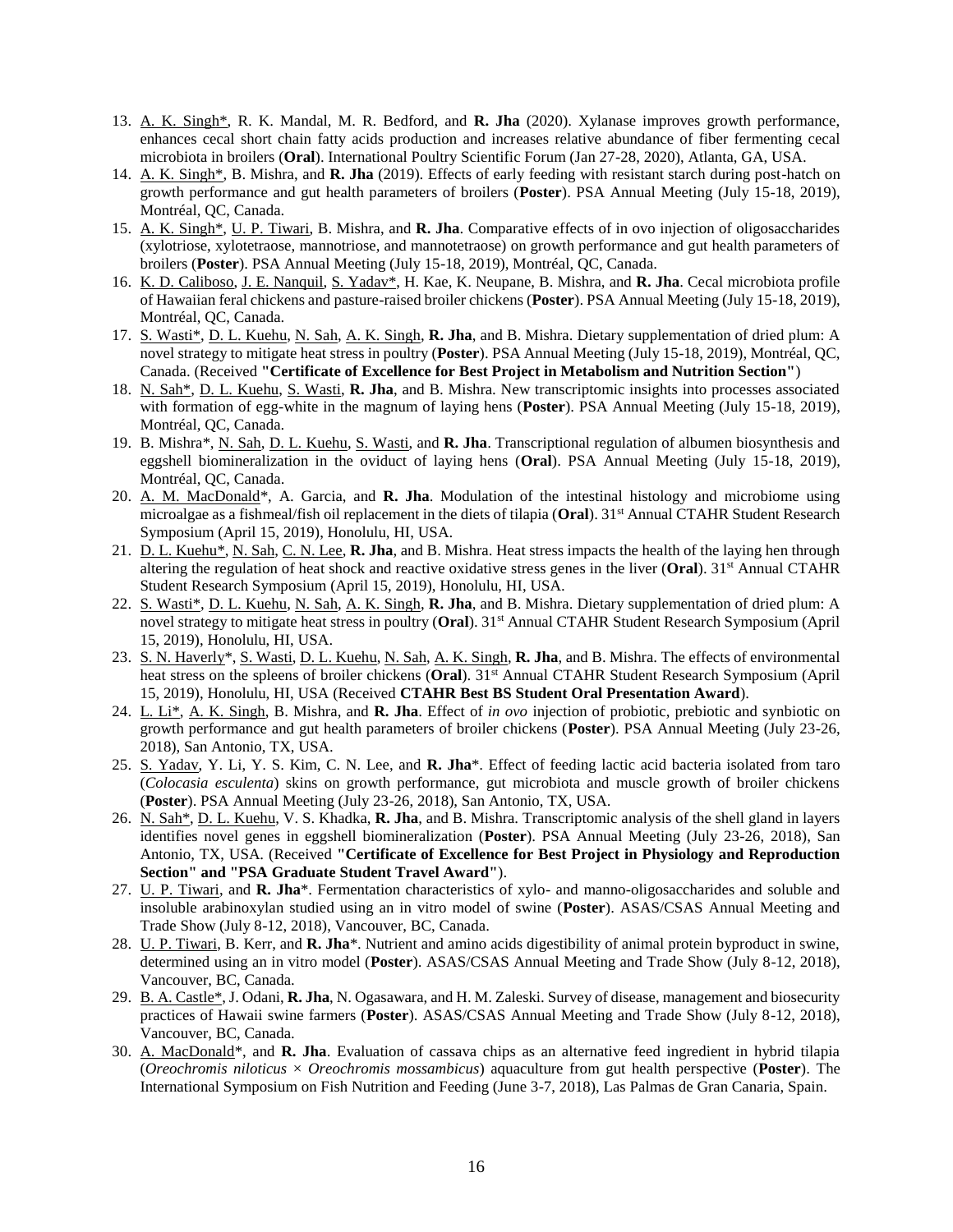- 31. S. Yadav\*, A. K. Singh, U. P. Tiwari, B. Mishra, and **R. Jha**. Cassava root chips an alternative to corn in broiler diet: effect on growth performance and gut health parameters (**Oral**). 30th Annual CTAHR/COE Student Research Symposium (April 6-7, 2018), Honolulu, HI, USA (Received **HNFAS Best PhD Student Oral Presentation Award**).
- 32. A. K. Singh\*, T. Park, J. Legaspi, K. Neupane, and **R. Jha**. Effect of fiber degrading enzyme and feed's residual fiber on cecal short-chain fatty acids production and microbial diversity as revealed by metagenomics during in vitro study in broilers (**Poster**). 30th Annual CTAHR/COE Student Research Symposium (April 6-7, 2018), Honolulu, HI, USA.
- 33. U. P. Tiwari\*, B. Kerr, and **R. Jha**. Nutrient profile and in vitro digestibility of nutrients (energy, protein and amino acids) of animal protein byproducts (**Oral**). 30th Annual CTAHR/COE Student Research Symposium (April 6-7, 2018), Honolulu, HI, USA.
- 34. A. Mau\*, J. Arios, A. Valdez, P. Nicodemus, **R. Jha**, and J. P. Bingham. Chemical Synthesis of a Novel Peptide (oGnRH) for Pheromone Stimulation of Spawning in 'Opihi (*Cellana spp.*) (**Poster**). 30th Annual CTAHR/COE Student Research Symposium (April 6-7, 2018), Honolulu, HI, USA (Received **CTAHR 30th Annual Best PhD Student Poster Presentation Award**).
- 35. L. Li\*, A. K. Singh, B. Mishra, and **R. Jha**. Effect of in ovo injection of probiotic, prebiotic and synbiotic on growth performance and gut health of broiler chickens (**Poster**). 30th Annual CTAHR/COE Student Research Symposium (April 6-7, 2018), Honolulu, HI, USA.
- 36. D. L. Kuehu\*, N. Sah, C. N. Lee, **R. Jha**, and B. Mishra. Effects of heat stress on the oviductal gene expression and egg qualities in the laying hen (**Poster**). 30th Annual CTAHR/COE Student Research Symposium (April 6- 7, 2018), Honolulu, HI, USA.
- 37. N. Sah\*, D. L. Kuehu, V. S. Khadka, **R. Jha**, and B. Mishra. RNA sequencing of the shell gland reveals novel genes related to calcium remodeling during eggshell formation in laying hens (**Oral**). 30th Annual CTAHR/COE Student Research Symposium (April 6-7, 2018), Honolulu, HI, USA (Received **HNFAS Best MS Student Oral Presentation Award**).
- 38. S. Wasti\*, N. Sah, D. L. Kuehu, Y.S. Kim, **R. Jha**, and B. Mishra. Expression of follistatin and myostatin in the oviduct of laying hen (**Poster**). 30th Annual CTAHR/COE Student Research Symposium (April 6-7, 2018), Honolulu, HI, USA.
- 39. B. A. Castle\*, J. Odani, **R. Jha**, N. Ogasawara, H. M. Zaleski. Survey of Disease, Management and Biosecurity Practices of Hawai'i Swine Farmers (**Oral**). 30th Annual CTAHR/COE Student Research Symposium (April 6- 7, 2018), Honolulu, HI, USA (Received **Gamma Sigma Delta MS Student Oral Presentation Award**).
- 40. K. Rednour\*, J. Yoshioka, A. M. MacDonald, K. Neupane, and **R Jha**. Effects of replacing corn with sun-dried cassava chips in diets on the intestinal microbiota of hybrid tilapia (*Oreochromis niloticus × O. mossambicus*) (**Poster**). 30th Annual CTAHR /COE Student Research Symposium (April 6-7, 2018), Honolulu, HI, USA.
- 41. A. K. Singh\*, R. Kida, M. Bedford, and **R. Jha**. Effect of xylanase on growth performance and cecal short-chain fatty acid production in broilers fed different levels of fiber (**Poster**). PSA Annual Meeting (July 17-20, 2017), Orlando, FL, USA (**Received "Certificate of Excellence for Best Project in Metabolism and Nutrition Section" and "PSA Graduate Student Travel Award"**).
- 42. S. Yadav\*, and **R. Jha**. Cassava chips as an alternative feedstuff for broiler chickens: effect on growth performance and ileal morphology (**Poster**). PSA Annual Meeting (July 17-20, 2017), Orlando, FL, USA.
- 43. S. Yadav\*, K. Neupane, and **R. Jha**. Macadamia nut cake as an alternative feedstuff for broiler chickens: effect on growth performance and gut microbiota profile (**Poster**). PSA Annual Meeting (July 17-20, 2017), Orlando, FL, USA.
- 44. U. P. Tiwari, and **R. Jha**\*. Supplementation of xylanase and mannanase influences in vitro fermentation characteristics of distiller's dried grain with solubles in the large intestine of swine (**Oral**). ASAS/CSAS Annual Meeting and Trade Show (July 8-12, 2017), Baltimore, MD, USA.
- 45. A. K. Singh\*, R. Kida, M. Bedford, and **R. Jha**. Growth performance and cecal short-chain fatty acid production in broilers fed different levels of wheat bran without or with xylanase (**Oral**). 29th Annual CTAHR/COE Student Research Symposium (April 7-8, 2017), Honolulu, HI, USA (Received **CTAHR PhD Student Oral Presentation Award of Merit**).
- 46. U. P. Tiwari\*, and R. Jha. Supplementation of enzymes affects in vitro fermentation characteristics of distillers dried grain with solubles in swine (**Poster**). 29th Annual CTAHR/COE Student Research Symposium (April 7- 8, 2017), Honolulu, HI, USA (Received **HNFAS Best PhD Student Poster Presentation Award**).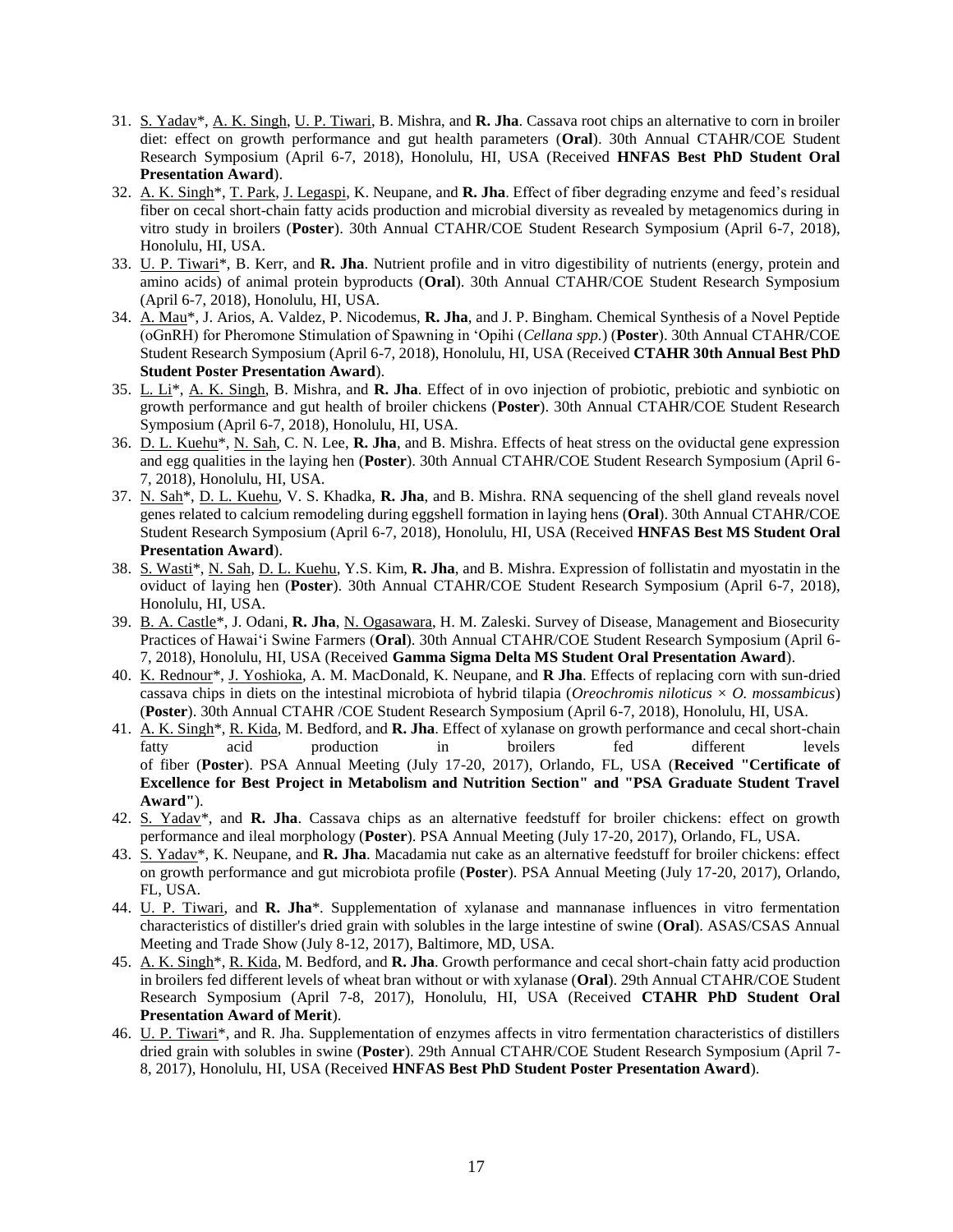- 47. A. Mau\*, and **R. Jha**. The effect of protein-energy ratio in diets on the growth performance of 'opihi (*Cellana sandwicensis*) in a novel rearing system (**Oral**). 29th Annual CTAHR/COE Student Research Symposium (April 7-8, 2017), Honolulu, HI, USA (Received **CTAHR MS Student Oral Presentation Award of Merit**).
- 48. S. Yadav\*, K. Neupane, and **R. Jha**. Macadamia nut cake as an alternative feedstuff for broiler chickens: effect on growth performance and gut microbiota (**Oral**). 29th Annual CTAHR/COE Student Research Symposium (April 7-8, 2017), Honolulu, HI, USA (Received **HNFAS Best MS Student Oral Presentation Award**).
- 49. J. Kai\*, J. P. Bingham, A. Franke, G. Agbor, M. Stewart, and **R. Jha**. Nutrient profile of Hawaii and Cameroon grown avocados (**Poster**). 29th Annual CTAHR/COE Student Research Symposium (April 7-8, 2017), Honolulu, HI, USA.
- 50. N. Ogasawara\*, J. Odani, **R. Jha**, B. Castle, and H. M. Zaleski. Evaluating swine herd health and farm practices in Hawaii (**Poster**). 29th Annual CTAHR/COE Student Research Symposium (April 7-8, 2017), Honolulu, HI, USA.
- 51. D. Inouye\*, J. Miller, S. Yadav, K. Neupane, and **R. Jha**. Effect of Macadamia Nut Cake on Gut Microbial Diversity in Broiler Chickens (**Poster**). 29th Annual CTAHR/COE Student Research Symposium (April 7-8, 2017), Honolulu, HI, USA (Received **HNFAS Best BS Student Poster Presentation Award**).
- 52. J. D. Berrocoso, A. K. Singh, and **R. Jha**\*. Effect of macadamia nut cake inclusion on growth performance of pasture raised broiler chickens (**Poster**). World's Poultry Congress (Sept 5-9, 2016), Beijing, China.
- 53. Y. S. Kim\*, G. Fukumoto, M. Stevenson, M. Thorne, and **R. Jha**. Carcass traits and tenderness of grass-fed beef from subtropical pastures in Hawaii (**Oral**). AAAP Animal Science Congress (Aug 22-25, 2016), Fukuoka, Japan.
- 54. U. P. Tiwari\*, and **R. Jha**. Nutrient profile and in vitro digestibility of cassava silages in swine (**Poster**). ASAS/ADSA/CSAS/WSASAS Joint Annual Meeting (July 19-23, 2016), Salt Lake City, UT, USA.
- 55. U. P. Tiwari\*, H. Chen, S. W. Kim, and **R. Jha**. Effect of supplemental enzyme on growth performance, digesta viscosity, apparent total tract digestibility of nutrients in nursery pigs (**Oral**). ASAS/ADSA/CSAS/WSASAS Joint Annual Meeting (July 19-23, 2016), Salt Lake City, UT, USA.
- 56. U. P. Tiwari\*, M. Mattus, K. Neupane, and **R. Jha**. In vitro fermentation characteristics of agricultural products and coproducts and its effect on the large intestinal microbiota of swine (**Oral**). ASAS/ADSA/CSAS/WSASAS Joint Annual Meeting (July 19-23, 2016), Salt Lake City, UT, USA.
- 57. C. Liu, A. K. Singh, M. Stewart, J. H. Uyehara-Lock, and **R. Jha\***. Effects of dietary fibers on obesity related physiological parameters in C57BL/6 mice (**Oral**). ASAS/ADSA/CSAS/WSASAS Joint Annual Meeting (July 19-23, 2016), Salt Lake City, UT, USA.
- 58. B. S. McNeill, J. Odani, **R. Jha\***, and H. M. Zaleski. Prevalence of *Brucella suis* in hunting dogs in Hawai`I (**Poster**). ASAS/ADSA/CSAS/WSASAS Joint Annual Meeting (July 19-23, 2016), Salt Lake City, UT, USA.
- 59. A. K. Singh\*, J. D. Berrocoso, R. Kida, Y. S. Kim, and **R. Jha**. In ovo inoculation of raffinose improves hatchability, vitalizes gut mucosa and enhances immune response in broiler chickens (**Oral**). Poultry Science Association Annual Meeting (July 11-14, 2016), New Orleans, LA, USA.
- 60. S. Yadav\*, J. D. Berrocoso, and **R. Jha**. Nitrogen-corrected apparent metabolizable energy value of macadamia nut cake for broiler chickens (**Poster**). Poultry Science Association Annual Meeting (July 11-14, 2016), New Orleans, LA, USA (Received **Certificate of Excellence for Best Presentation in Nutrition and Metabolism section**).
- 61. A. M. Haygood\*, and **R. Jha**. Evaluation of moringa leaves as a prebiotic in tilapia aquaculture from a production and health perspective. The International Symposium on Fish Nutrition and Feeding (June 5-10, 2016), Sun Valley, ID, USA.
- 62. A. K. Singh\*, J. D. Berrocoso, R. Kida, Y. S. Kim, and **R. Jha**. In ovo inoculation of raffinose improves hatchability, gut mucosal health and immune response in broiler chickens (**Oral**). 28<sup>th</sup> Annual CTAHR/COE Student Research Symposium (April 8-9, 2016), Honolulu, HI, USA (Received **HNFAS Best PhD Student Oral Presentation Award**).
- 63. A. M. Haygood\*, and **R. Jha**. Evaluation of moringa leaves as an alternative feed ingredient in tilapia (*Oreochromis niloticus*) aquaculture from production, gut health, and economic perspective (**Oral**). 28<sup>th</sup> Annual CTAHR/COE Student Research Symposium (April 8-9, 2016), Honolulu, HI, USA (Received **MBBE Best PhD Student Oral Presentation Award**).
- 64. U. P. Tiwari\*, S. W. Kim, and **R. Jha**. Effect of supplemental enzymes on growth performance, digesta viscosity, nutrient and fiber digestibility of nursery pigs (**Oral**). 28th Annual CTAHR/COE Student Research Symposium (April 8-9, 2016), Honolulu, HI, USA.
- 65. S. Yadav\*, J. D. Berrocoso, and **R. Jha**. Apparent metabolizable energy content of Macadamia nut cake for broiler chickens (Oral). 28<sup>th</sup> Annual CTAHR/COE Student Research Symposium (April 8-9, 2016), Honolulu, HI, USA (Received **HNFAS Best MS Student Oral Presentation Award**).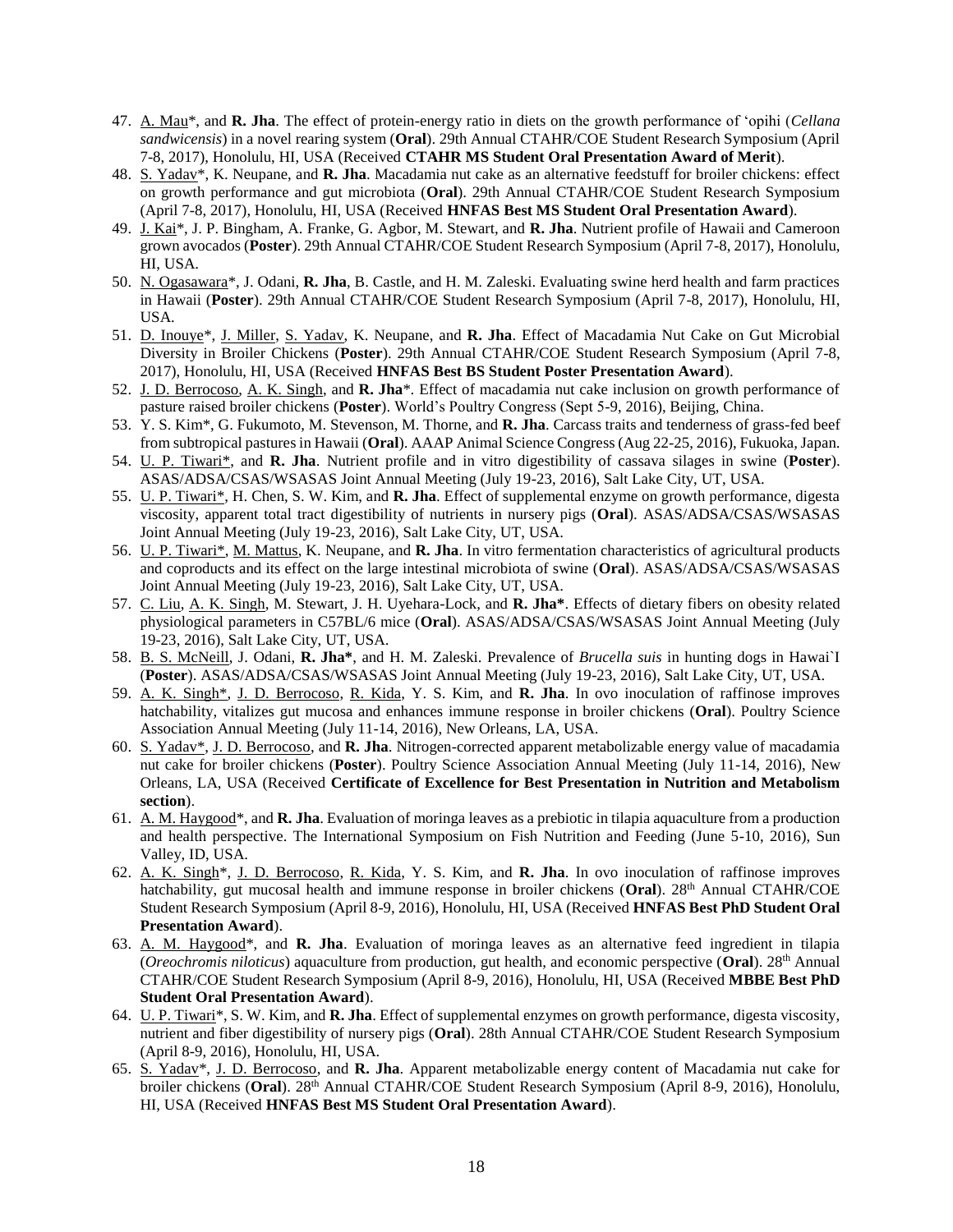- 66. A. K. Singh\*, J. D. Berrocoso, J. Ludovico, and **R. Jha**. Effect of macadamia nut cake inclusion in diets on growth performance and cost of production of pasture raised broiler chickens in Hawaii (**Poster**). 28th Annual CTAHR/COE Student Research Symposium (April 8-9, 2016), Honolulu, HI, USA (Received **Gamma Sigma Delta PhD Student Poster Presentation Award**).
- 67. U. P. Tiwari\*, and **R. Jha**. Nutrient profile and in vitro digestibility of cassava silages in swine (**Poster**). 28th Annual CTAHR/COE Student Research Symposium (April 8-9, 2016), Honolulu, HI, USA (Received **HNFAS Best PhD Student Poster Presentation Award**).
- 68. K. Butler\*, G. K. Fukumoto, Y. S. Kim, and **R. Jha**. Seasonal and locational variation of nutrient profile and in vitro digestion kinetics of guinea grass and kikuyu grass for grass-fed beef production system on Hawaii Island (**Poster**). 28th Annual CTAHR/COE Student Research Symposium (April 8-9, 2016), Honolulu, HI, USA.
- 69. C. Malabad\*, K. Balagso, A. Haygood, K. Neupane, and **R. Jha**. Effects of in vitro fermentation of alternative feedstuffs on intestinal microbiota of chicken analyzed using 16S ribosomal DNA typing (Oral). 28<sup>th</sup> Annual CTAHR/COE Student Research Symposium (April 8-9, 2016), Honolulu, HI, USA.
- 70. S. Mattus\*, U. P. Tiwari, K. Neupane, and **R. Jha**. In vitro fermentation of Hawaiian feedstuffs and its effect on the intestinal microbiota of swine (**Poster**). 28th Annual CTAHR/COE Student Research Symposium (April 8-9, 2016), Honolulu, HI, USA (Received **CTAHR Best BSc Student Poster Presentation Award**).
- 71. T. Peterson\*, L. Galicia, A. Haygood, K. Neupane, and **R. Jha**. In vitro fermentation of cassava silages and its effect on the intestinal microbiota of chicken (**Poster**). 28th Annual CTAHR/COE Student Research Symposium (April 8-9, 2016), Honolulu, HI, USA.
- 72. A. P. Langlois\*, W. L. Ribeiro, and **R. Jha**. Nutritional value of rendered products in swine studied in vitro (**Poster**). 28th Annual CTAHR/COE Student Research Symposium (April 8-9, 2016), Honolulu, HI, USA.
- 73. T. Tashiro\*, T. Mendiola, A. K. Singh, A. Haygood, K. Neupane, and **R. Jha**. Supplementing Enzymes and Probiotics affect Gut Microbiota of Broiler Chicken Fed Fibrous Diets (**Poster**). NIH IDeA Western Regional Conference (Oct 12-14, 2015), Coeur d'Alene, ID, USA.
- 74. U. P. Tiwari, and **R. Jha**\*. Nutrient profile and in vitro digestibility of fresh and ensiled cassava in swine (**Oral**). International Seminar on Animal Industry (Sept 17-18, 2015) Bogor, Indonesia.
- 75. A. K. Singh\*, J. D. Berrocoso, Y. Dersjant-Li, A. Awati, and **R. Jha**. Effect of supplemental multi-enzymes and direct fed microbial on nutrients digestibility in broilers fed low and high fiber diets (**Oral**). Poultry Science Association Annual Meeting (July 27-30, 2015), Louisville, KY, USA.
- 76. A. K. Singh\*, J. D. Berrocoso, U. P. Tiwari, Y. Dersjant-Li, A. Awati, and **R. Jha**. Effect of supplemental multienzymes on growth performance of broilers fed low and high fiber diets (**Poster**). Poultry Science Association Annual Meeting (July 27-30, 2015), Louisville, KY, USA.
- 77. U. P. Tiwari and **R. Jha**\*. Nutrient profile and digestibility of macadamia nut cake as determined using an in vitro model of swine (**Oral**). ASAS/ADSA Joint Annual Meeting (July 12-16, 2015), Orlando, FL, USA.
- 78. U. P. Tiwari\*, H. M. Zaleski, and **R. Jha**. Nutrient profile and digestibility of agro-industrial coproducts as determined using an in vitro model of swine (**Oral**). ASAS/ADSA Joint Annual Meeting (July 12-16, 2015), Orlando, FL, USA.
- 79. U. P. Tiwari\* and **R. Jha**. Nutritional value of macadamia nut cake for swine (**Oral**). 27th Annual CTAHR/COE Student Research Symposium (April 10-11, 2015), Honolulu, HI, USA (Received **HNFAS Best PhD Student Oral Presentation Award**).
- 80. A. K. Singh\*, J. D. Berrocoso, Y. Dersjant-Li, A. Awati, and **R. Jha**. Supplemental multi-enzymes and probiotics enhance nutrient digestibility in broilers fed low and high fiber diets (**Oral**). 27th Annual CTAHR/COE Student Research Symposium (April 10-11, 2015), Honolulu, HI, USA.
- 81. U. P. Tiwari\*, H. M. Zaleski, and **R. Jha**. Nutritional value of agro-industrial co-products in swine (**Poster**). 27th Annual CTAHR/COE Student Research Symposium, Honolulu, HI, USA.
- 82. A. K. Singh\*, J. D. Berrocoso, Y. Dersjant-Li, A. Awati, and **R. Jha**. Supplemental multi-enzymes affect growth performance of broilers fed low and high fiber diets (**Poster**). 27th Annual CTAHR/COE Student Research Symposium (April 10-11, 2015), Honolulu, HI, USA (Received **HNFAS Best PhD Student Poster Presentation Award**).
- 83. A. K. Singh\*, M. W. DuPonte, and **R. Jha**. Growth performance and economics of raising pastured broiler chicken fed with diet based on local feedstuffs in Hawaii (**Poster**). 27th Annual CTAHR/COE Student Research Symposium (April 10-11, 2015), Honolulu, HI, USA.
- 84. C. Liu\*, A. K. Singh, M. Stewart, J. Uyehara-Lock, and **R. Jha**. Effects of fibers with varying viscosity and solubility on obesity related physiological parameters of mice (Poster). 27<sup>th</sup> Annual CTAHR/COE Student Research Symposium (April 10-11, 2015), Honolulu, HI, USA (Received **HNFAS Best MS Student Poster Presentation Award**).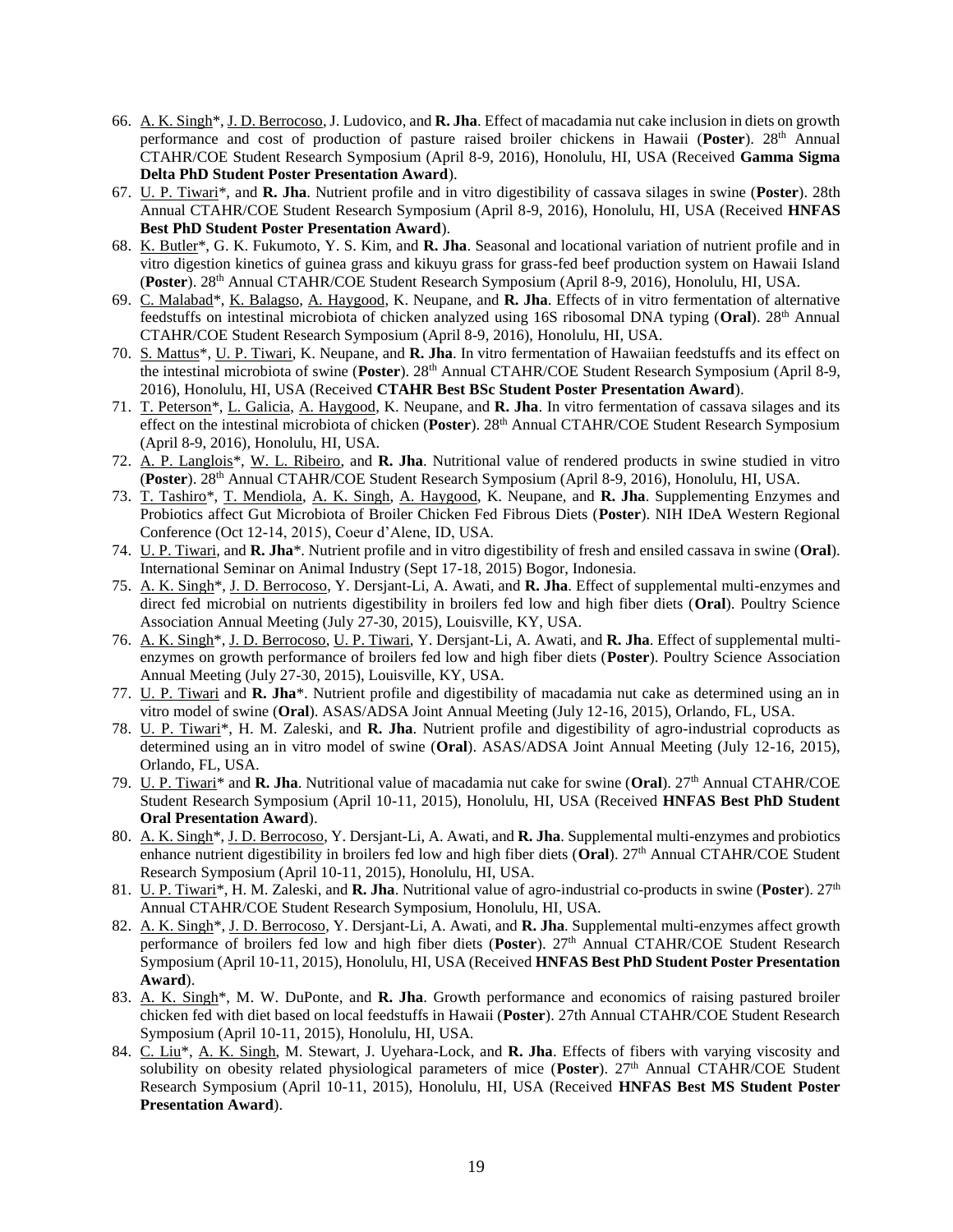- 85. K. Butler\*, G. K. Fukumoto, Y. S. Kim, and **R. Jha**. Nutrient profile of leucaena and guinea grass and growth performance and carcass quality of beef cattle grazed on these pastures in Hawaii (Poster). 27<sup>th</sup> Annual CTAHR/COE Student Research Symposium (April 10-11, 2015), Honolulu, HI, USA.
- 86. B. S. McNeill\*, H. M. Zaleski, A. M. Stokes, and **R. Jha**. *Brucella suis* in hunting dogs (Poster). 27<sup>th</sup> Annual CTAHR/COE Student Research Symposium (April 10-11, 2015), Honolulu, HI, USA.
- 87. M. Sakuda\* and **R. Jha**. Nutritional value of macadamia nut cake for tilapia (*Oreochromis honorum*) (**Poster**). 27th Annual CTAHR/COE Student Research Symposium (April 10-11, 2015), Honolulu, HI (Received **HNFAS Best BSc Student Poster Presentation Award**).
- 88. S. Mattus\*, C. Bednarczyk, U. P. Tiwari, A. Haygood, K. Neupane, and **R. Jha**. Effect of in vitro fermentation of Hawaiian feedstuffs on intestinal microbial communities of pigs (**Poster**). 27th Annual CTAHR/COE Student Research Symposium (April 10-11, 2015), Honolulu, HI, USA.
- 89. T. Tashiro\*, T. Mendiola, A. K. Singh, A. Haygood, K. Neupane, and **R. Jha**. Effects of Supplementing Multi-Enzymes and Probiotics on Gut Microbiota of Broiler Chicken Fed High and Low Fiber Diets (**Poster**). 27th Annual CTAHR/COE Student Research Symposium (April 10-11, 2015), Honolulu, HI, USA.
- 90. U. P. Tiwari, B. Turano, and **R. Jha**\***.** Nutritional characteristics and in vitro digestibility by near-infrared spectroscopy of local and hybrid napiergrass varieties grown in rain-fed and irrigated conditions (**Oral**). Joint ISNH/ISRP International Conference (Sept 8-12, 2014), Canberra, Australia.
- 91. U. P. Tiwari\*, A. K. Singh, H. M. Zaleski, and **R. Jha**. Nutrient profile and in vitro digestibility of tubers in swine (**Oral**). ASAS/ADSA/CSAS Joint Annual Meeting (July 20-24, 2014), Kansas City, MO, USA.
- 92. T. A. Woyengo\*, **R. Jha**, E. Beltranena, and R. T. Zijlstra. In vitro digestion and fermentation characteristics and in vivo digestibility of canola co-products in the pigs (Oral). ASAS/ADSA/CSAS Joint Annual Meeting (July 20- 24, 2014), Kansas City, MO, USA.
- 93. M. Sakuda\* and **R. Jha**. Effect of macadamia nut cake on growth performance and carcass quality of tilapia (*Oreochromis honorum*) (**Oral**). UROP Spring Symposium (May 8, 2014), UH Manoa, Honolulu, HI, USA.
- 94. U. P. Tiwari\*, B. Turano, and **R. Jha**. Nutritional profile and in vitro digestibility of local and hybrid napiergrass varieties grown in rain-fed and irrigated conditions (**Poster**). 26th Annual CTAHR/COE Student Research Symposium (April 11-12, 2014), Honolulu, HI, USA.
- 95. U. P. Tiwari\*, A. K. Singh, H. M. Zaleski, and **R. Jha**. Tubers can be used as alternative feedstuffs for swine feeding in Hawaii (Oral). 26<sup>th</sup> Annual CTAHR/COE Student Research Symposium (April 11-12, 2014), Honolulu, HI, USA.
- 96. **R. Jha**\*, P. Wasti, K. Thapa, and C. Chan-Halbrendt. Impact of farming system on nutritional status of women and children of Chepang Community of Nepal (**Oral**). International Conservation Agriculture Conference (Dec 9-13, 2013), Battambang, Cambodia.
- 97. **R. Jha**\*, L. F. Wang, P. R. Regmi, A. Pharazyn, and R. T. Zijlstra. Nutrient profile and in vitro vs. in vivo energy digestibility of legumes in growing pigs (**Oral**). ASAS/ADSA Joint Annual Meeting (July 8-12, 2013), Indianapolis, IN.
- 98. **R. Jha**\*, P. R. Regmi, L. F. Wang, A. Pharazyn, and R. T. Zijlstra. Nutrient profile and in vitro vs. in vivo energy digestibility of wheat co-products from flour milling in growing pigs (**Oral**). ASAS/ADSA Joint Annual Meeting (July 8-12, 2013), Indianapolis, IN.
- 99. T. A. Woyengo\*, **R. Jha**, E. Beltranena, and R. T. Zijlstra. In vitro degradation and fermentation characteristics of expeller-pressed canola meal and cold-pressed canola cake simulating the pig intestine (**Oral**). ASAS/ADSA Joint Annual Meeting (July 8-12, 2013), Indianapolis, IN, USA.
- 100.T. A. Woyengo\*, **R. Jha**, E. Beltranena, A. Pharazyn, and R. T. Zijlstra. Nutritional value of lentil and micronized full-fat soybean fed to growing pigs (**Oral**). ASAS/ADSA Joint Annual Meeting (July 8-12, 2013), Indianapolis, IN, USA.
- 101.**R. Jha**, P. Regmi, L. Wang\*, A. Pharazyn, and R. T. Zijlstra. Nutrient profile and energy digestibility of wheat co-products from flour milling differ in growing pigs (**Poster**). Banff Pork Symposium (Jan 15-17, 2013), Banff, AB, Canada.
- 102.T. A. Woyengo\*, **R. Jha**, E. Beltranena, A. Pharazyn, and R. T. Zijlstra (2013). Nutritional value of lentil and micronized full-fat soybean fed to growing-finishing pigs (**Poster**). Banff Pork Symposium (Jan 15-17, 2013), Banff, AB, Canada.
- 103.**R. Jha**\*, P. Leterme, A. G. Van Kessel, and R. T. Zijlstra. Fermentation characteristics of fibers in the matrix of cereals (barley and oats) or isolated from cereals in the pig intestine (**Oral**). 7th Canadian Barley Symposium (July 8 - 10, 2012), Calgary, AB, Canada.
- 104.**R. Jha**\*, J. Li, M. R. Bedford, C. R. Christensen, T. Vasanthan, and R. T. Zijlstra. Microscopic matrix and in vitro pig model fermentation of wheat and corn distillers dried grains with solubles with supplemental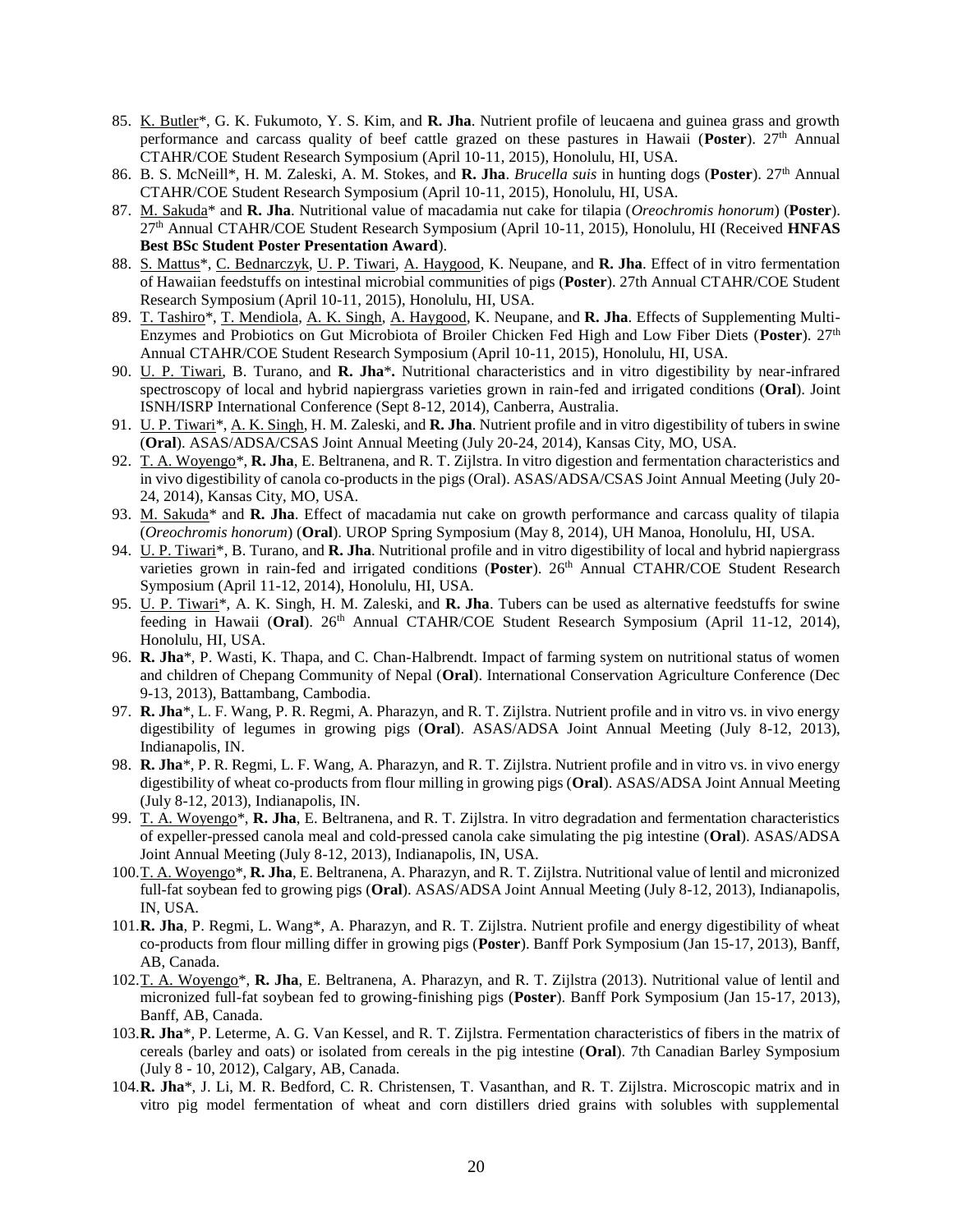carbohydrases and protease (Poster). 12<sup>th</sup> International Symposium on Digestive Physiology of Pigs (May 29 -Jun 1, 2012), Keystone, CO, USA.

- 105.**R. Jha**\*, A. Owusu-Asiedu, P. H. Simmins, A. Pharazyn, and R. T. Zijlstra. Microscopic matrix and in vitro degradation and fermentation characteristics of wheat co-products from flour milling in the pig intestine (**Poster**). 12th International Symposium on Digestive Physiology of Pigs (May 29 - Jun 1, 2012), Keystone, CO, USA.
- 106.R. T. Zijlstra\*, **R. Jha**, A. D. Woodward, J. Fouhse, and T. A. T. G. van Kempen. Starch and fiber properties affect their kinetics of digestion and thereby digestive physiology in pigs (**Oral- Invited**). 12th International Symposium on Digestive Physiology of Pigs (May 29 - Jun 1, 2012), Keystone, CO, USA.
- 107.**R. Jha**\*, J. Li, M. R. Bedford, C. R. Christensen, T. Vasanthan, and R. T. Zijlstra. In vitro fermentation and microscopic matrix of distillers dried grains with solubles following enzyme treatment (**Oral**). ASAS/ADSA Midwestern Conference (Mar 19-21, 2012), Des Moines, IA, USA.
- 108.R. T. Zijlstra\* and **R. Jha**. Novel swine feeding programs to enhance competitiveness and pork differentiation: Feedstuffs and Carbohydrates (**Oral- invited**). Banff Pork Seminar (Jan 17-20, 2012), Banff, AB, Canada.
- 109.**R. Jha**\*, J. Li, M. R. Bedford, C. R. Christensen, T. Vasanthan, and R. T. Zijlstra. Enzymes enhance degradation of DDGS, revealed by in vitro gas production and microscopic examination (**Poster**). Banff Pork Seminar (Jan 17-20, 2012), Banff, AB, Canada.
- 110.**R. Jha**\* and R. T. Zijlstra. Evaluation of fermentation characteristics and volatile fatty acids production of unique fiber and starch sources using an in vitro model of the pig large intestine (**Oral**). ASAS/ADSA Midwestern Conference (Mar 14-16, 2011), Des Moines, IA, USA.
- 111.**R. Jha**\***,** J. K. Htoo, M. G. Young, E. Beltranena, and R. T. Zijlstra. Dietary co-products enhances pork omega-3 fatty acid and reduce feed costs without affecting carcass quality and growth (**Poster**). Banff Pork Seminar (Jan 18-21, 2011), Banff, AB, Canada.
- 112.**R. Jha**\***,** J. K. Htoo, M. G. Young, E. Beltranena, and R. T. Zijlstra. Effects of dietary crude protein and coproduct level on growth performance and carcass quality of grower-finisher pigs (**Poster**). Banff Pork Seminar (Jan 18-21, 2011), Banff, AB, Canada.
- 113.**R. Jha**\***,** D. N. Overend, P. H. Simmins, D. Hickling, and R. T. Zijlstra. Effect of Canadian wheat classes on growth performance and energy digestibility in weaned pigs fed in pelleted diets (**Poster**). Banff Pork Seminar (Jan 18-21, 2011), Banff, AB, Canada.
- 114.**R. Jha**\* and R. T. Zijlstra. Fermentation characteristics of unique fiber and starch sources in the pig (**Poster**). Banff Pork Seminar (Jan 18-21, 2011), Banff, AB, Canada.
- 115.R. T. Zijlstra**\***, M. Swift, L. Wang, P. Regmi, J. H. Helm, and **R. Jha**. Rapid methods for prediction of energy values of feedstuffs for pigs (**Oral-invited**). Western Nutrition Conference (Sept 21-23, 2010), Saskatoon, SK, Canada.
- 116.**R. Jha**\***,** J. K. Htoo, M. G. Young, E. Beltranena, and R. T. Zijlstra. Co-products inclusion in grower-finisher pig diets enhances carcass characteristics and reduces feed costs without affecting growth performance (**Poster**). Western Nutrition Conference (Sept 21-23, 2010), Saskatoon, SK, Canada.
- 117.K. Kandel\*, **R. Jha**, E. Beltranena, and R. T. Zijlstra. Effects of different sources of distillers dried grains with solubles on energy and protein digestibility and volatile fatty acids production in grower-finisher pigs (**Poster**). Western Nutrition Conference (Sept 21-23, 2010), Saskatoon, SK, Canada.
- 118.**R. Jha**\*, J. K. Htoo, M. G. Young, E. Beltranena, and R. T. Zijlstra. Effects of co-products inclusion on growth performance and carcass characteristics of grower-finisher pigs (**Oral**). Joint Meeting of ADSA.PSA.AMPA.CSAS.WSASAS.ASAS (July 11-15, 2010), Denver, CO, USA.
- 119.R. T. Zijlstra\*, **R. Jha**, M. G. Young, J. F. Patience, E. Beltranena, and J. K. Htoo. Effects of dietary crude protein and inclusion of co-products on growth performance and carcass characteristics of grower-finisher pigs (**Oral**). Joint Meeting of ADSA. PSA. AMPA. CSAS. WSASAS. ASAS (July 11-15, 2010), Denver, CO, USA.
- 120.**R. Jha**\*, J. Bindelle, B. Rossnagel, A. Van Kessel, and P. Leterme. In vitro fibre fermentation characteristics of specialty ingredients with varying NSP levels **(Poster)**. Western Nutrition Conference (Sept 23-25, 2009), Winnipeg, MB, Canada.
- 121.**R. Jha**, J. Bindelle, B. Rossnagel, A. Van Kessel, and P. Leterme\*. Fermentation characteristics in the pig intestines of hulless barleys differing in β-glucan content, studied with an in vitro techniques **(Poster)**. 11th International Symposium on Digestive Physiology of Pigs (May 20-22, 2009), Montbrio del camp, Spain.
- 122.**R. Jha**\*, J. Bindelle, B. Rossnagel, A. Van Kessel, and P. Leterme. In vitro Evaluation of the Fermentation Characteristics in the Pig Intestines of Hulless Barleys Differing in β-glucan Content **(Oral)**. ASAS/ADSA Midwestern Conference (Mar 18-20, 2009), Des Moines, IA, USA.